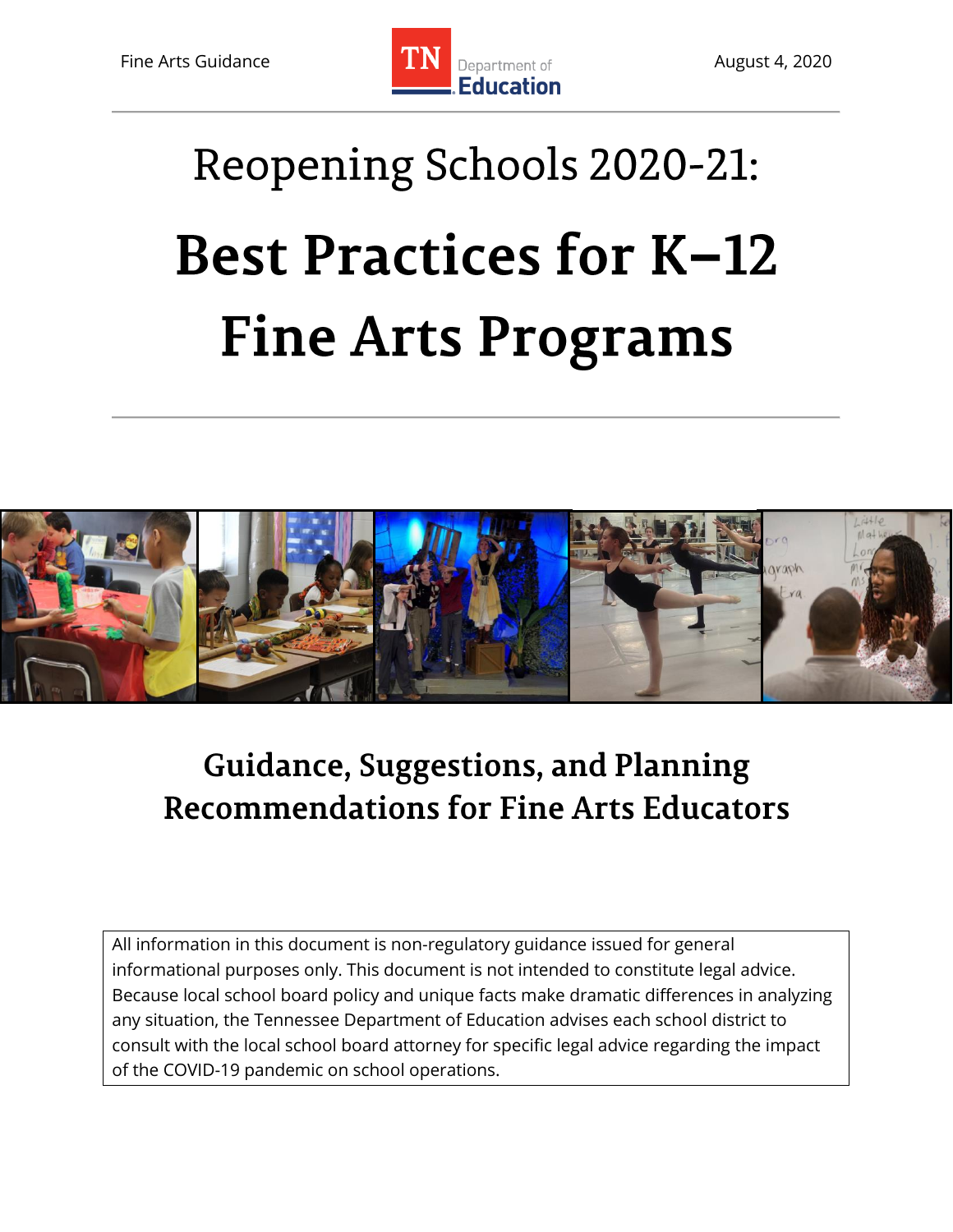

## **Contents**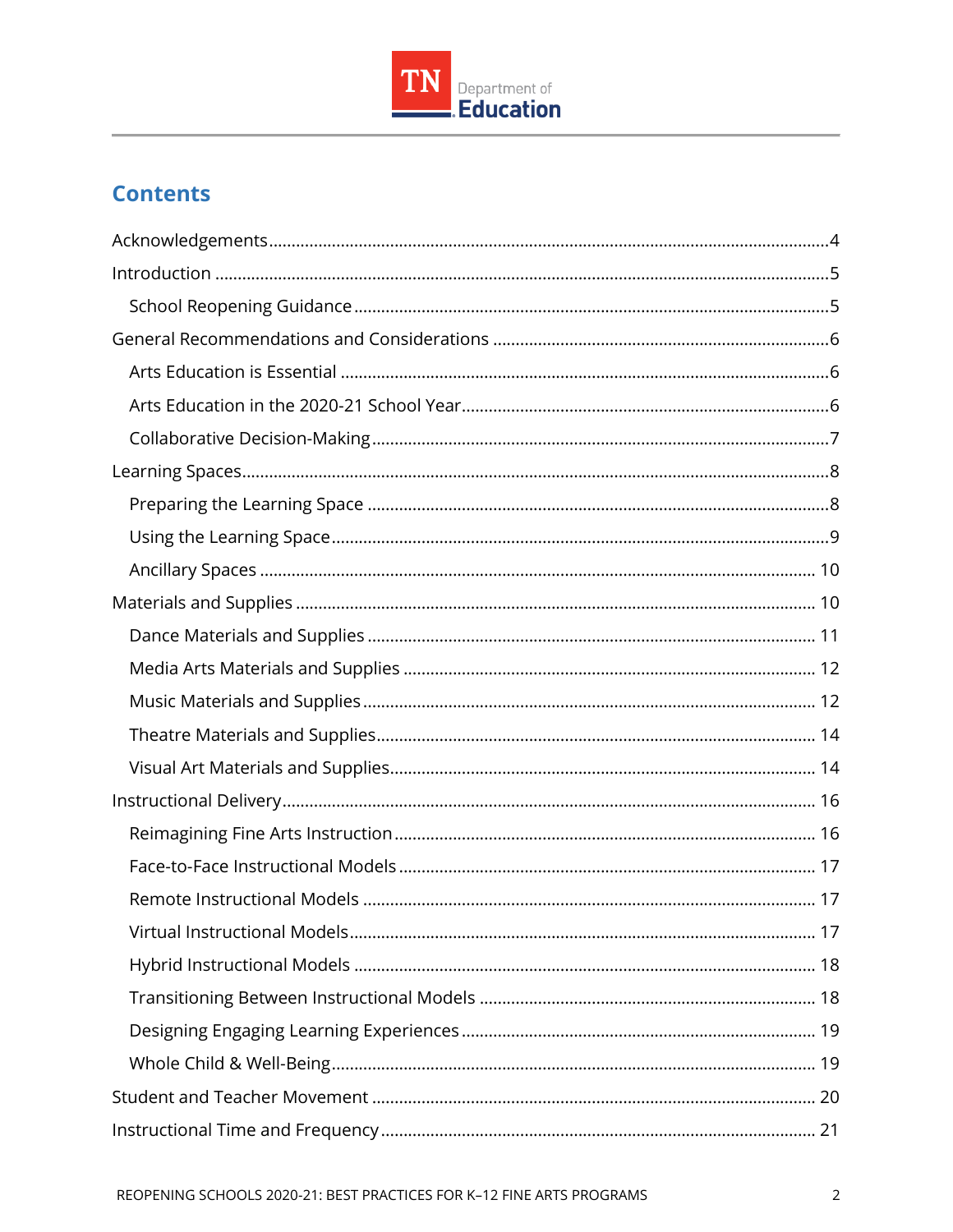

| Reducing Bioaerosol Emissions and Exposures in the Performing Arts 26 |
|-----------------------------------------------------------------------|
|                                                                       |
|                                                                       |
|                                                                       |
|                                                                       |
|                                                                       |
|                                                                       |
|                                                                       |
|                                                                       |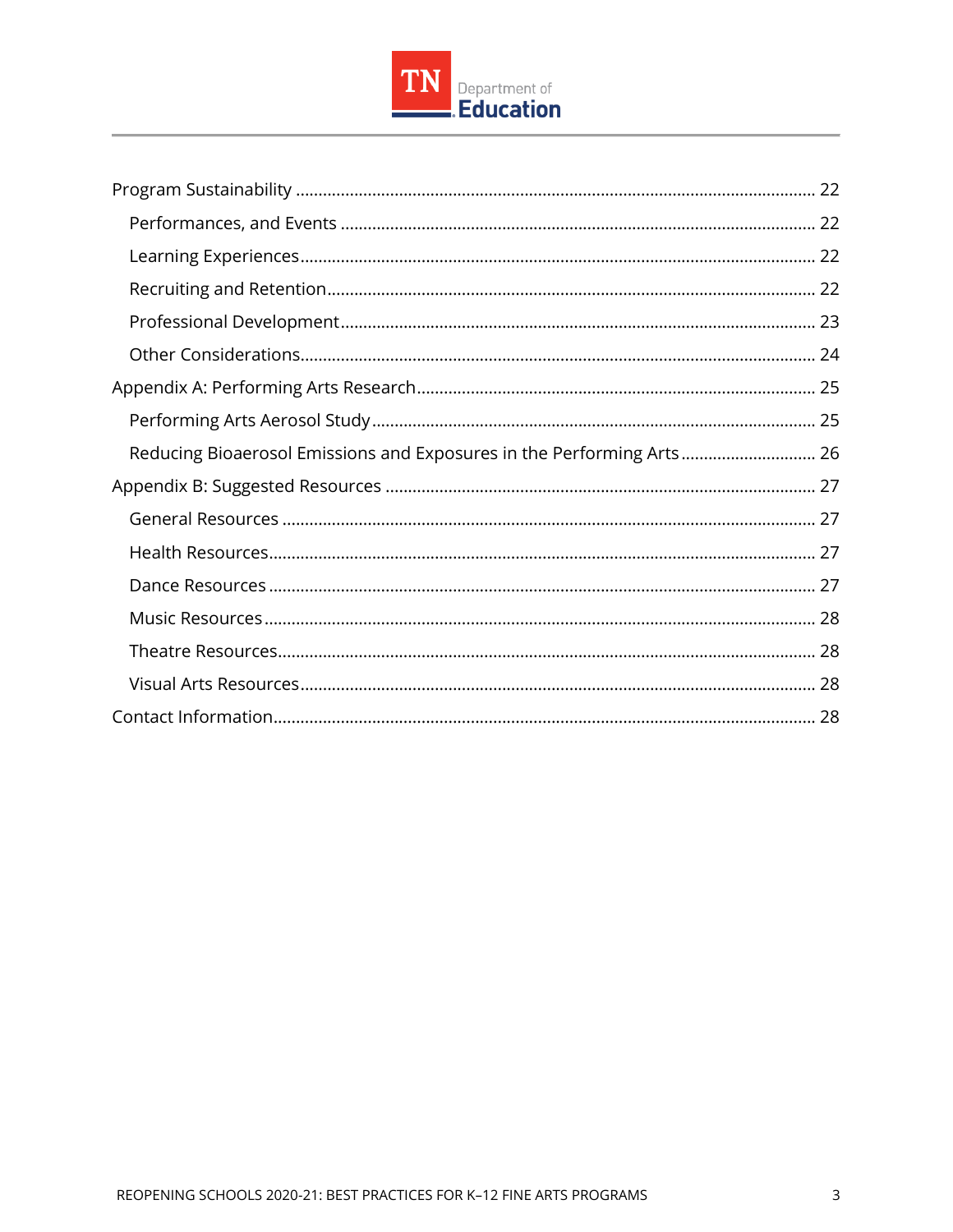

## <span id="page-3-0"></span>**Acknowledgements**

**The department partnered with the following arts organizations to produce this guidance document:**



[ArtsEd Tennessee](http://artsedtn.org/) Stephen Coleman, Executive Director





[Tennessee Music Education](https://www.tnmea.org/)  **[Association](https://www.tnmea.org/)** Alexis Yatuzis-Derryberry, President



[Tennessee Art Education Association](http://www.tnarteducation.org/) Melody Weintraub, President



Tennessee Council of Visual and Performing Arts Supervisors Dr. Brad Foust, Chair



[CMA Foundation](https://cmafoundation.org/) Tiffany Kerns, Executive Director



[Tennessee Arts Academy](http://www.tennesseeartsacademy.org/) E. Frank Bluestein, Executive Director

#### **The following fine arts educators, district-level fine arts content supervisors, and community stakeholders participated in the fine arts return-to-school focus group:**

Nick Averwater, David Aydelott, J. R. Baker, Lisette Benefield-Smythe, Frank Bluestein, Wesley Brewer, Jessica Laliberte Bowman, Becca Brnik, Heather Casteel, Michael Chester, Stephen Coleman, Lafe Cook, Josh Davis, Dru Davison, Alexis Derryberry, Kennette Dixon, Christopher Dye, Ted Edinger, Lizzie Emmons, Donald Fann, Brad Foust, Theodore Fuller, Amanda Galbraith, Kell Gary, William Gillespie, Lindsay Halford, Kelly Hatton, Jean Heise, Atticus Hensley, Julie Hill, Sarah Hobbs, Margaret Hudgins, Falon Keith, Tiffany Kerns, Kara Kindall, Bridget Kohnhorst, Christy Ledsinger, Cord Martin, Sarah McCormick, Lea McMahan, Felicion McMillon, Michael Mitchell, Hunter Mullins, Abby Murphy, Nikkie Parker-Dunnewold, Debra Perry, Chelsey Preiser, Laurie Schell, Steven Short, Jeff Smith, Claire Stockman, Erin Sutton, Siema Swartzel, Barry Trobaugh, Jennie Turrell, Amanda Tutor, Jason Walsh, Julie Watson, Shamek Weddle, Melody Weintraub, Jeff White, Karen Wilson, and Frank Zimmerer.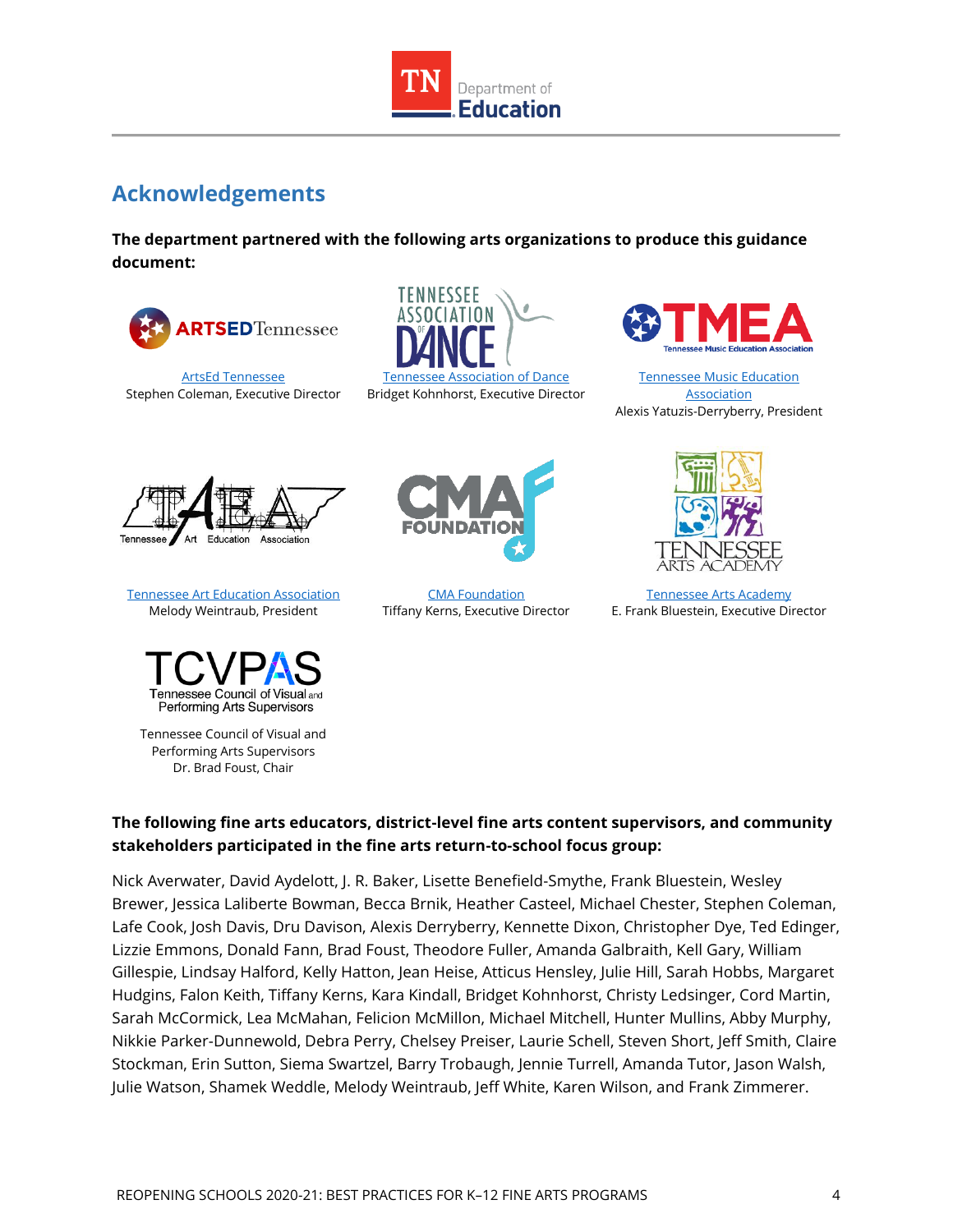

## <span id="page-4-0"></span>**Introduction**

This guidance document is intended to support district leaders, school administrators, and fine arts educators in planning for the reopening of schools and guiding effective and informed decisionmaking for arts education programs that balances health and safety considerations with best practices for standards-based fine arts teaching and learning in classroom, studio, rehearsal, and performance settings.

The best practices, recommendations, and suggestions presented in this document were sourced from a myriad state- and national-level guidance documents from arts and education organizations and were recommended and aligned to Tennessee-specific needs by a focus group of arts education stakeholders representing all regions of the state, multiple locales (urban, suburban, and rural), and all content-strands within the arts (dance, media arts, music, theatre, and visual arts).

This document provides recommendations and suggestions for arts teaching and learning within in the following categories:

- 1. Learning Spaces,
- 2. Materials and Supplies,
- 3. Instructional Delivery,
- 4. Student and Teacher Movement,
- 5. Instructional Time and Frequency, and
- 6. Program Sustainability

Information and guidance about the COVID-19 pandemic, related health and safety concerns, and the school reopening response is rapidly changing. This guidance does not purport to replace or contradict other guidance released by the department, the Tennessee Department of Health, or other national, state, and local health, education, or government agencies. This document, and the suggestions and recommendations herein, is designed to be revised, added to, or eliminated as new information becomes available.

District leaders, school administrators, and educators are encouraged to engage in additional research using a variety of resources to determine the best methods to reduce risk and to provide a safe and healthy learning environment.

## <span id="page-4-1"></span>School Reopening Guidance

In June 2020, the Department of Education released the Reopening Schools: Overview Guide for LEAs and an accompanying series of school reopening toolkits, including topics such as Academics, Counseling, Technology, and Well-Being & Mental Health. The department continues to post updates about reopening guidance for districts as new information becomes available. The school reopening toolkits and other reopening resources can be found on the [Reopening Guidance webpage.](https://www.tn.gov/education/health-and-safety/update-on-coronavirus/reopening-guidance.html)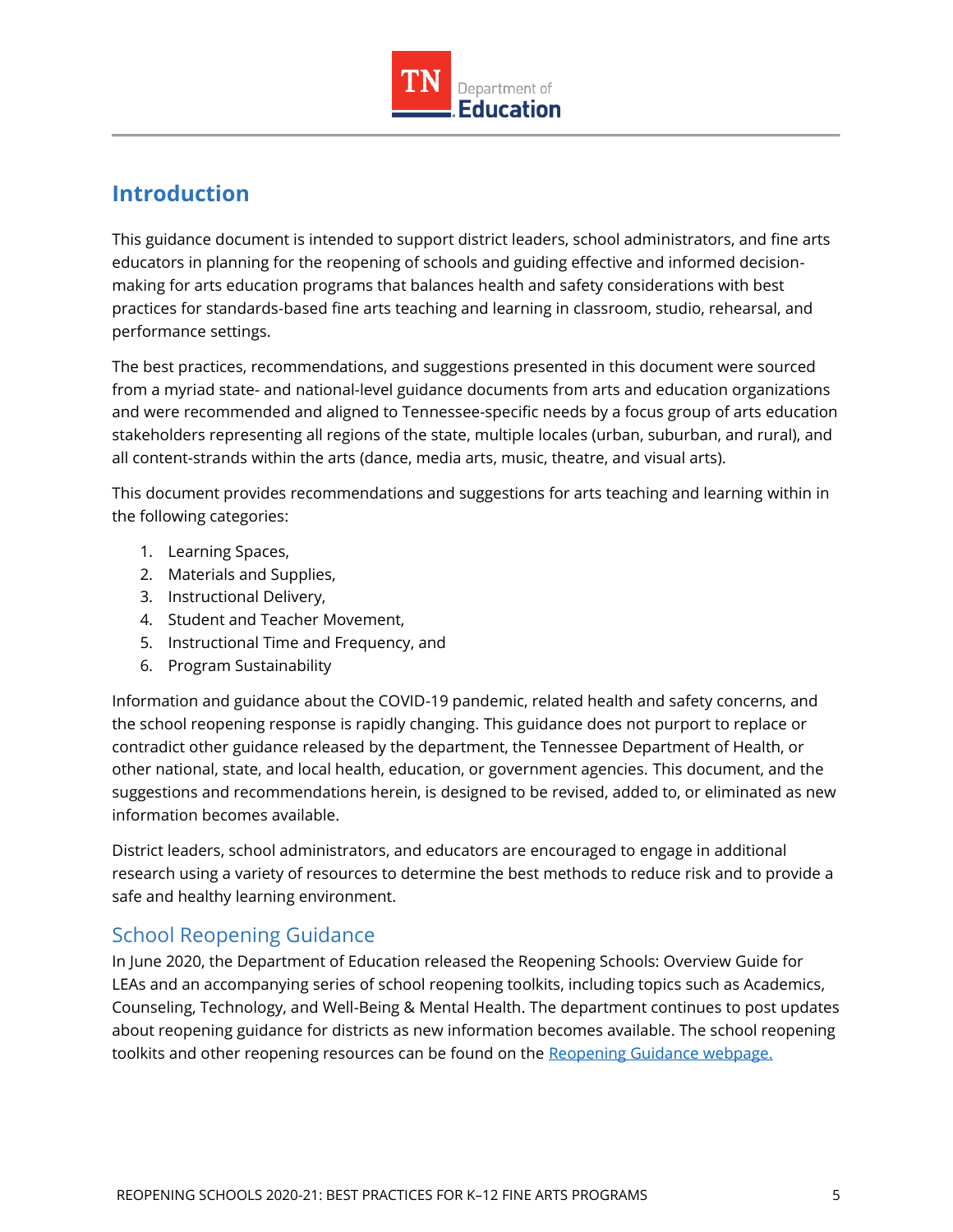

## <span id="page-5-0"></span>**General Recommendations and Considerations**

The following considerations and recommendations are applicable across all fine arts content strands (dance, media arts, music, theatre, and visual arts).

## <span id="page-5-1"></span>Arts Education is Essential

In May 2020, over fifty national arts and education organizations across the United States joined together to sign a statement to support arts education as an essential part of a well-rounded education for all students during the COVID-19 pandemic and beyond.

| <b>Well-Being</b>         | . Arts education supports the social and<br>emotional well-being of students, whether<br>through distance learning or in person.                   |
|---------------------------|----------------------------------------------------------------------------------------------------------------------------------------------------|
| Community                 | •Arts education nurtures the creation of a<br>welcoming school environment where<br>students can express themselves in a safe and<br>positive way. |
| Well-Rounded<br>Education | • Arts education is part of a well-rounded<br>education for all students as understood and<br>supported by federal and state policymakers.         |

Three principles are outlined in the [Arts Education is Essential](https://nafme.org/wp-content/files/2020/05/Arts_Education_Is_Essential-unified-statement-2.pdf) unified statement:

These principles are the foundations to providing students with high-quality, sequential standardsbased opportunities in the arts, whether presented in face-to-face, hybrid, or remote/virtual learning models. The fine arts continue to play a pivotal role for all students, including the traditionally underrepresented, those with special needs, and those from low-income families. It is imperative schools provide access to the arts.

## <span id="page-5-2"></span>Arts Education in the 2020-21 School Year

Arts courses are beneficial for ensuring students' social, emotional, and academic well-being upon returning to school for 2020-21. Fine arts courses can be implemented in a variety of modified and/or virtual settings. Access to fine arts courses are especially important for students who face economic, personal, and academic challenges because they allow students to achieve and thrive in a safe environment. Self-awareness, self-efficacy, self-management, and perseverance, social awareness, and relationship skills are central to all arts education activities, no matter the age and ability of the student or the environment in which the learning takes place. These skills are also deeply embedded in the [Tennessee Academic Standards for Fine Arts.](https://www.tn.gov/education/instruction/academic-standards/arts-education.html)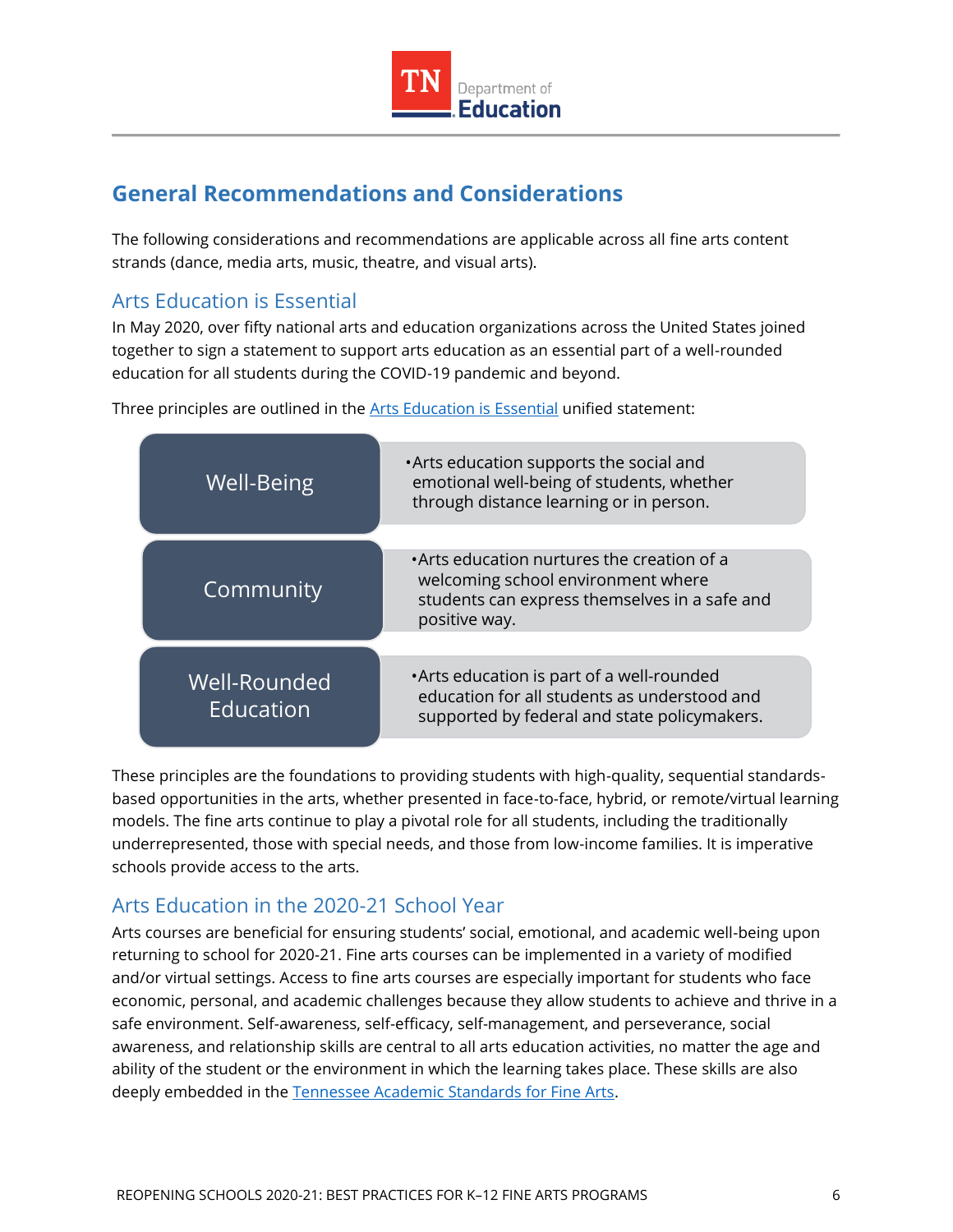

## <span id="page-6-0"></span>Collaborative Decision-Making

District leaders and school administrators are encouraged to involve fine arts teachers in the decision-making process when considering the health and safety, instructional delivery, and programmatic decisions to be made in support of safely reopening schools for the 2020-21 school year. Fine arts teachers have access to content-specific best practices and research that can help guide the decision-making process and alleviate the burden of planning from school officials. Fine arts teachers are the experts in their respective fields and have invested years of training in artmaking, pedagogy, and arts program administration and are professionals in their respective fields.

Explore implementing a collaborative decision-making model rooted in continuous improvement practices that encourages the input of fine arts educators.

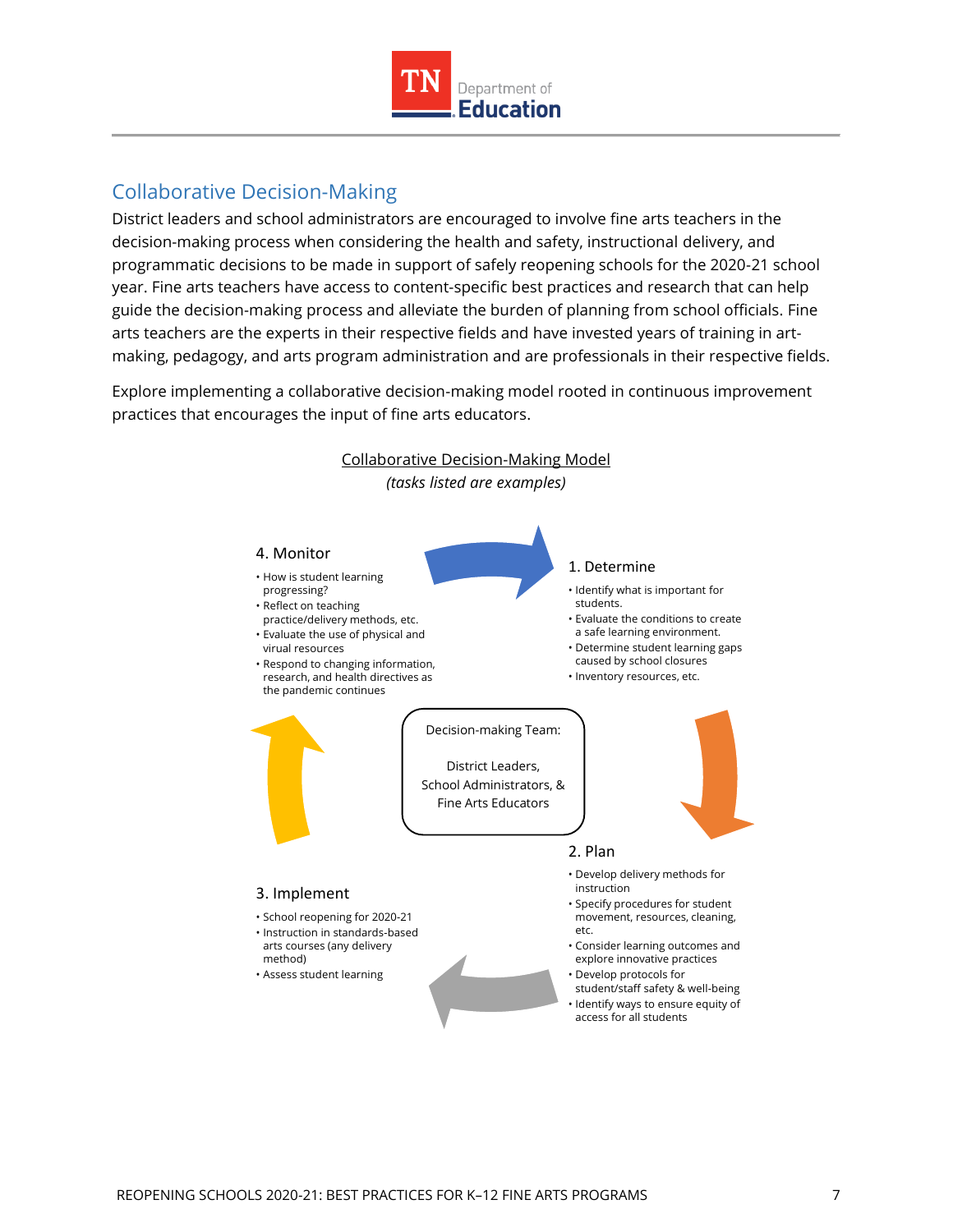

## <span id="page-7-0"></span>**Learning Spaces**

## <span id="page-7-1"></span>Preparing the Learning Space

- Ensuring equitable access to fine arts courses and programming is a best practice for providing a well-rounded education. Social distancing limitations, including limitations of learning spaces, should not be used as a measure by which to cap program enrollments, dissolve programs, or exclude students from participating in fine arts programs.
- Fine arts classrooms, maker-spaces, theaters, studios, music rehearsal halls, and other types of fine arts-specific learning spaces are designed for specialized use. Many spaces are designed with secure storage for course-specific materials and equipment and are optimized for seating/movement arrangements characteristic to learning in the respective arts discipline. District leaders, school administrators, and fine arts educators are encouraged to consider:
	- $\circ$  Developing procedures to ensure that fine arts-specific equipment and materials are secured, especially in shared spaces.
	- o Working in partnership with building custodians and maintenance personnel to develop plans for the specialized cleaning and care of fine arts learning spaces. Many fine arts spaces are built and outfitted with custom furnishings or materials, like mirrored walls, sprung floors for dance, tiered seating for choral rehearsal, etc. These furnishing and surfaces can be easily damaged by improper cleaning products, excessive furniture moving, and general misuse. Desks can damage the flooring used in dance and theatre spaces.
	- $\circ$  Collaborating to develop a plan for students to maintain physical distancing while using the available furniture. For example, many visual art rooms have large student tables. Some alternatives could include allowing flexible seating options, limiting the number of students at each table, and mobile teaching options.
- When scheduling and rostering students into fine arts courses, district leaders, school administrators, and fine arts educators are encouraged to pay careful attention to the recommended room capacity, classroom location, and availability of necessary materials and equipment for learning. Fine arts learning spaces are specially designed to facilitate learning in the respective fine arts disciplines.
- Consider using tape to mark the spaces where students can and cannot sit or stand in order to maintain social distancing protocols in large fine arts learning spaces (e.g., band/orchestra room, auditorium, etc.).
- Schools offering one-on-one or small group lessons in music, dance, or other fine arts areas presented by a certified arts educator or an external arts provider may consider designating appropriately-sized spaces that can safely accommodate participants using appropriate social distancing protocols.
- Alternative and overflow instructional spaces may be considered if students are not able to appropriately socially distance within the fine arts learning space.
	- $\circ$  Consider outdoor classes and rehearsals, weather permitting. Priority consideration could be given to spaces that are accessible and weather-resistant (paved, covered,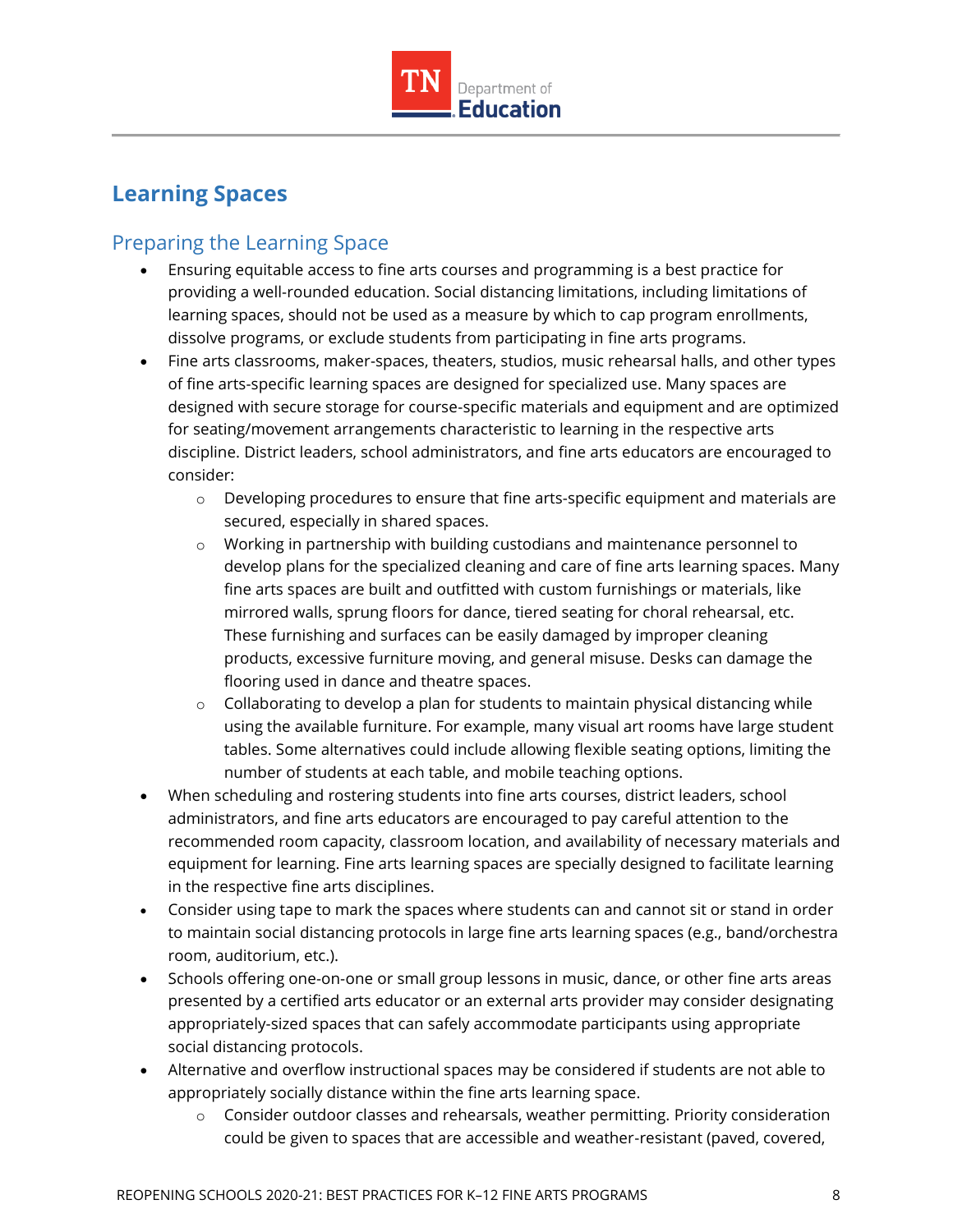

good drainage) and those that would create minimal sound bleed into other academic spaces.

- $\circ$  Consider relocating the class to a larger space to accommodate appropriate social distancing. Ideas include cafeteria, auditorium, and gymnasium.
- $\circ$  If space is available and extra staff is on hand, classes may be split so that the teacher can teach in one classroom and simultaneously present virtually in another (i.e., unused classrooms, classrooms of teachers on a planning period, hallways, atriums, etc.).
- $\circ$  Another alternative is to separate larger classes into smaller course sections (e.g., a concert band class could be split into brass and woodwind sections). In these instances, administrators, counselors, and course schedulers are encouraged to collaborate with the fine arts teachers to determine the appropriate division of students based on fine arts discipline-specific differentiation practices.
- If students are engaged in virtual learning at home, educators may consider designing an orientation to help students and families prepare the home for learning. Information to consider may include:
	- o Access to materials, equipment, and resources. Determine if students will have access to materials provided by the school or if families will need to provide their own supplies/use existing materials available in the home.
	- $\circ$  Creating a safe space to engage in artistic learning (i.e., creating a space that is safe for dance and movement).
	- $\circ$  Educators may consider creating a teaching space that would be similar to students' home learning environments in order to model ways for students to adapt to smaller spaces and how to safely use the space. (i.e., in the absence of portable barres for dance, a kitchen counter or chair back can be used).

## <span id="page-8-0"></span>Using the Learning Space

- Consider developing procedures for hand-washing or sanitizer stations to be used as students enter and exit the room.
- Consider implementing cleaning and disinfecting schedules into daily classroom routines. Educators may consider teaching students proper cleaning techniques for items like desks, music stands, mats, and other workspaces and equipment. Educators could collaborate with school and district leaders to determine cleaning tasks that are appropriate and safe for students to perform.
- To minimize repeated touch by students, educators may consider propping open doors at the beginning and end of class to allow students to pass without the need to touch door handles. Educators may collaborate with school and district leaders to determine best practices that adhere to regulations (i.e., fire codes, etc.).
- High-touch objects, such as music stands, door knobs, switches, drying racks, keyboards, and faucets could be disinfected appropriately according to their frequency of use and according to CDC and health agency guidance. If any equipment is to be shared, educators, students,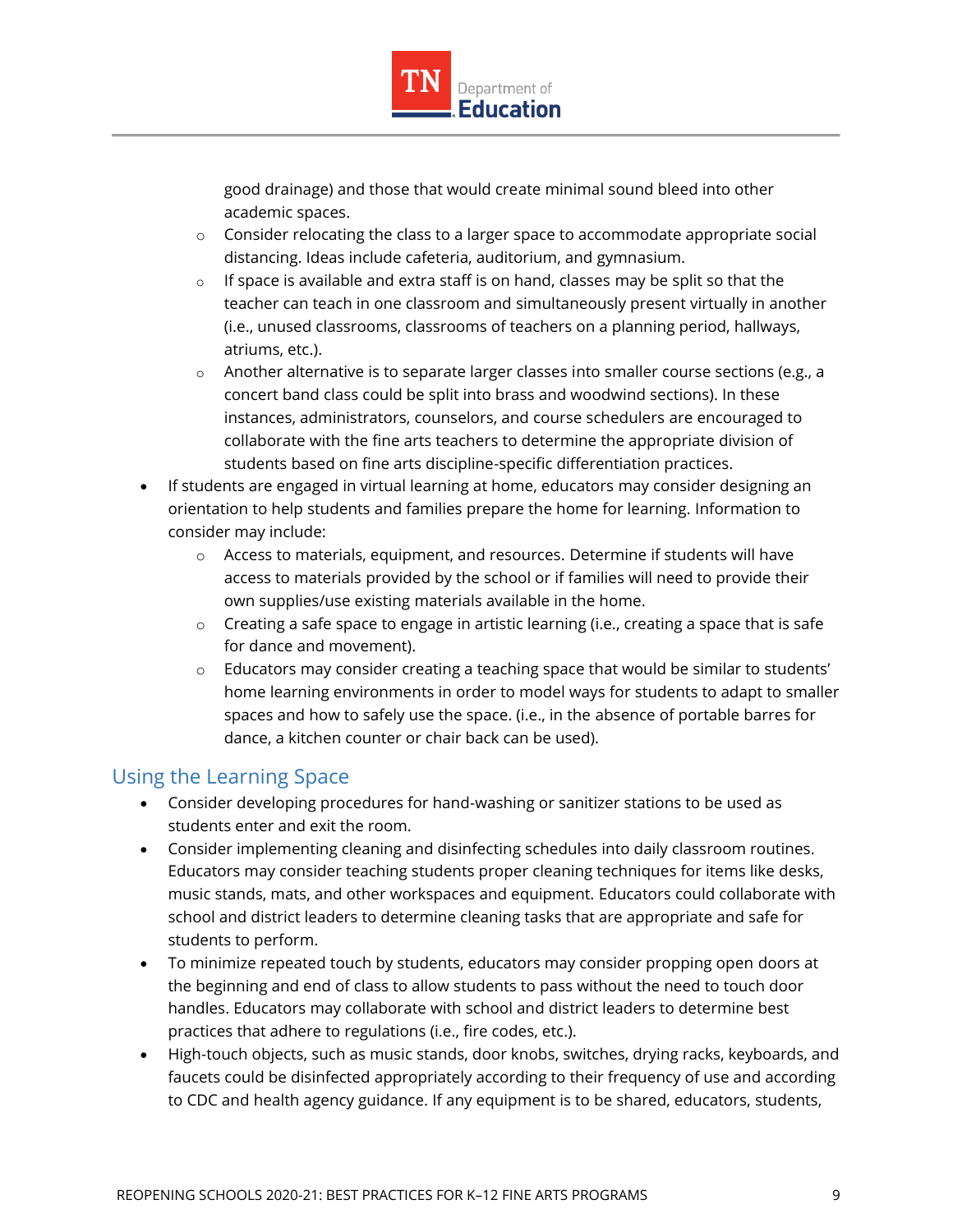

and other school personnel could be trained how to safely disinfect and clean the equipment before, between, and after uses.

 Educators could consider removing non-essential furniture, equipment, and decorations from the classroom other than those things which are effective for the engagement of student learning or essential to the operation of the classroom. This includes items such as furniture, toys, rarely used machinery, and bookcases which should not be commonly accessed or are difficult to clean/disinfect. All posters and wall art could be laminated so that it can more easily be disinfected.

## <span id="page-9-0"></span>Ancillary Spaces

- Many fine arts programs may utilize ancillary spaces, like storage, workshops, instrument lockers, and changing/dressing rooms. District leaders, school administrators, and fine arts educators are encouraged to:
	- o Consider limiting student access to non-essential learning spaces.
	- $\circ$  Develop procedures to control the flow of traffic in-and-out of rooms or consider staggering access with small groups of students. Procedures could be modeled by the teacher and practiced with students at all levels.
	- $\circ$  Post clear signage to indicate traffic flow and social distancing considerations.
- Consider the size of dressing areas (dance, theatre, marching band, etc.) when developing social distancing protocols.
	- $\circ$  Educators may develop procedures to stagger access to these facilities and limit them to a small number of students at a time. Additional groups accessing dressing areas may necessitate additional cleaning and sanitization.
	- $\circ$  Students may be encouraged to consider wearing dance attire underneath school clothes to limit contact.
	- o Students could be instructed to apply their own makeup and encouraged to not share cosmetics or cosmetic tools in rehearsals or while preparing for performances.
- Consider closing these types of ancillary spaces until needed if the school will not have public performances for a temporary or extended time frame during the school year. School personnel are encouraged to avoid repurposing these spaces as they are specialized and can be used to store non-essential fine arts equipment, materials, and supplies during times where heightened social distancing preclude their use.

## <span id="page-9-1"></span>**Materials and Supplies**

District leaders, school administrators, and fine arts educators are encouraged to work collaboratively to develop a plan that ensures all students have equitable access to needed materials and supplies regardless of the instructional mode and model.

While the urgency and intentionality of cleaning and sanitizing classrooms and materials is not unique to the arts, the use of supplies and materials in fine arts classrooms and the maintenance of the learning spaces will require clear guidelines and procedures. District leaders, school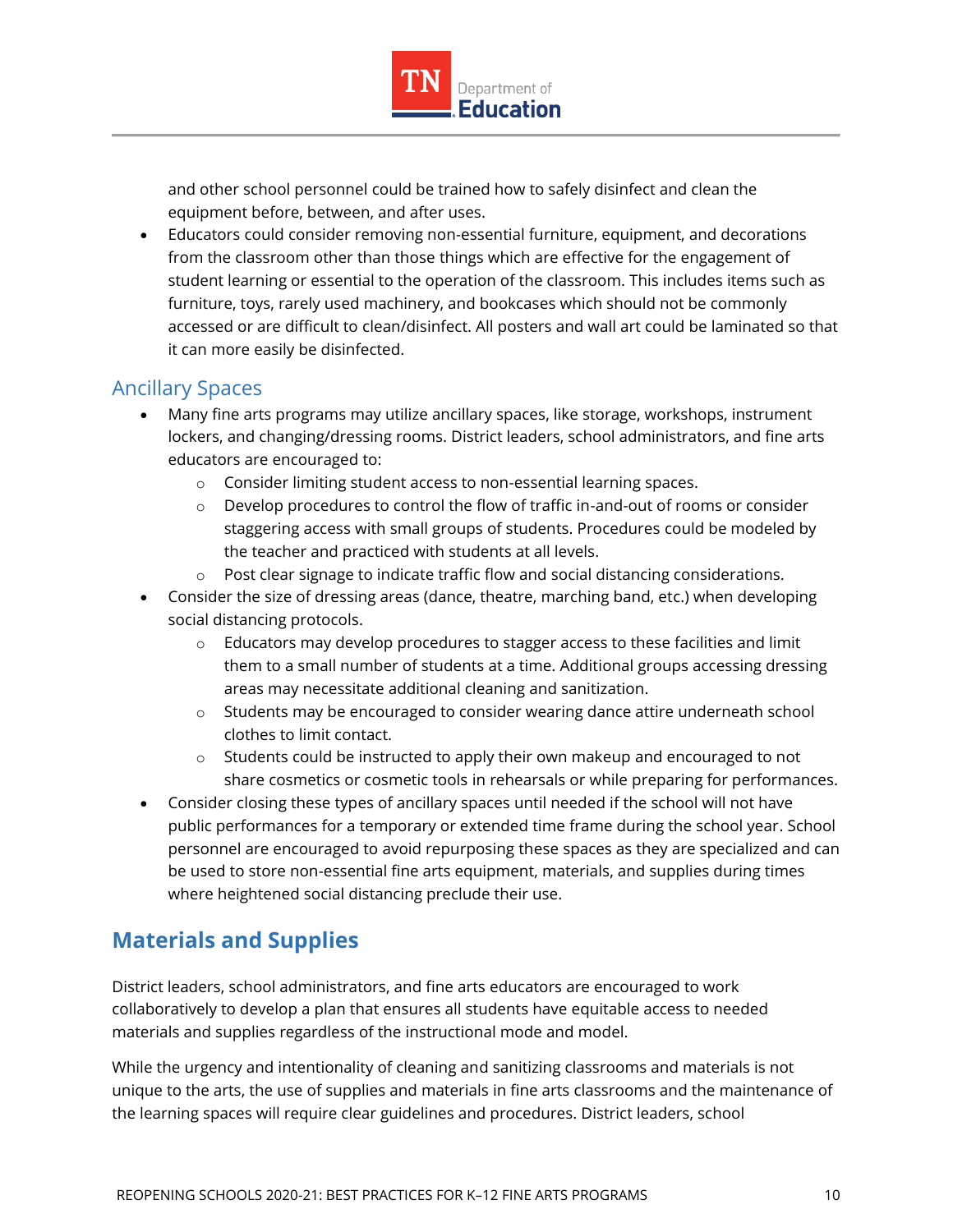

administrators, educators, and all stakeholders are encouraged to collaborate to develop a plan for cleaning arts learning spaces, supplies, and materials.

Many national arts organizations have developed protocols for the cleaning and sanitization of fine arts discipline-specific materials, supplies, and equipment. District leaders, school administrators, and educators are encouraged to review this guidance, as well as guidance from the CDC and other health agencies, to develop cleaning protocols for district and school arts programs.

National arts organizations with discipline-specific guidance include:

- [National Dance Education Organization](https://www.ndeo.org/)
- [National Association for Music Education](https://nafme.org/)
- **•** [Educational Theatre Association](https://www.schooltheatre.org/home)
- **[National Art Education Association](https://www.arteducators.org/)**

Links to additional suggested resources are included in Appendix B.

#### <span id="page-10-0"></span>Dance Materials and Supplies

- Avoid the sharing of supplies, like journals, notebooks, writing utensils, and other common school supplies. Student devices could be used for journaling or note taking.
- Costumes, uniforms, shoes, and other apparel could be cleaned and sanitized between uses. Consider suspending the practice of rental uniforms. Any clothing items made available for rental could be properly cleaned and disinfected prior to use. If class sets of shoes are utilized, they could be assigned to individual students and disinfected in between uses. Street shoes may be removed before entering the dance floor.
- Props, yoga mats, and other manipulatives should not be shared. If the use of these materials are necessary, each item could be cleaned and sanitized after use. Consider removing non-essential materials from the learning space.
- Sound systems and other instructional technology could be designated for teacher use only. Teachers are encouraged to follow appropriate cleaning procedures daily.
- Ballet barres could be wiped down/cleaned and disinfected after every class session and between uses. Consider removing portable barres from the classroom if not in use.
- In addition to cleaning between uses, consider cleaning and disinfecting dance floors nightly using a designated mop and appropriate sanitation solutions. Educators are encouraged to collaborate with school administrators and custodial/maintenance staff to research and discuss methods of cleaning to safeguard the integrity of the dance floor. These specialized surfaces can be easily damaged if they are misused or if harmful materials are used for cleaning.
- Consider regular cleaning and disinfecting protocols for mirrors. Consider avoiding contact with mirrors or creating a perimeter in front of the mirror that is off-limits to students.
- Schedule necessary time between classes to sanitize shared supplies and materials.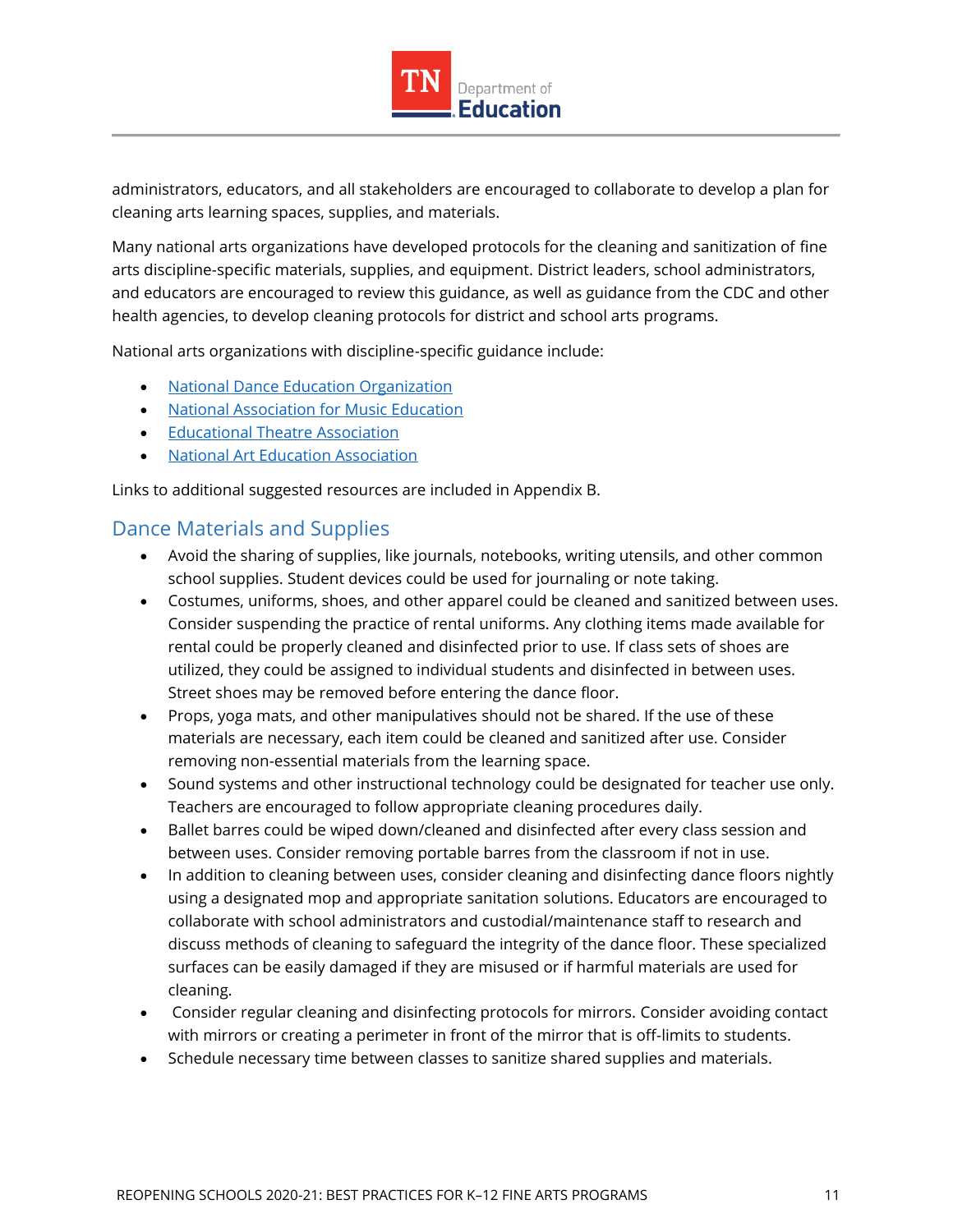

## <span id="page-11-0"></span>Media Arts Materials and Supplies

- Consider transitioning to digital tools and resources where technology allows.
- Teachers are encouraged to remove community maker tools and supplies. Consider providing storage bags or bins for students to transport their own tools.
- Computer labs may need to be sanitized between each rotation of students. Personnel are encouraged to research appropriate cleaning methods and develop procedures to clean resources between uses.
- In audio/music-based media arts courses, students should use their own headphones with a line-in mic. Any shared microphones or other equipment could be sanitized between students by using manufacturer-recommended cleaning methods.
- Sound systems, LCD projectors, whiteboards and other instructional technology could be designated for teacher use only. Teachers are encouraged to follow appropriate cleaning procedures at regular intervals.
- Schedule necessary time between classes to sanitize shared supplies and materials.

## <span id="page-11-1"></span>Music Materials and Supplies

- Districts and schools, in collaboration with arts teachers, should develop routine cleaning/maintenance procedures and schedules for musical instruments. Teachers may be trained on proper sanitization practices for safe instrument handling and classroom equipment (music stands, percussion instruments, storage carts). Follow suggested guidance from national arts organizations and manufacturers regarding the cleaning, sanitization, and disinfection of musical instruments.
	- o See NFHS, NAfME, and the NAMM Foundation [instrument cleaning guidelines.](https://nafme.org/covid-19-instrument-cleaning-guidelines/)
- A typical practice prior to the COVID-19 pandemic was for students to share larger schoolowned musical instrument.
	- $\circ$  This practice may not be advisable in accordance with guidance from health agencies. Follow specific guidance from the [Tennessee Department of Health](https://www.tn.gov/health.html) and [Centers for Disease Control.](https://www.cdc.gov/)
	- $\circ$  Some instruments may be able to be shared if following appropriate cleaning and sanitization protocols before, between, and after uses.
	- $\circ$  Under no circumstances should students share mouthpieces, reeds, etc.
- Avoid shared classroom equipment like accessory percussion, mallet instruments, recorders, keyboards, etc. Distribute instruments to individual students for use in class. Materials should be cleaned and sanitized between uses.
- Consider the availability of multiple sets of instruments, equipment, and supplies that can be rotated, with one set being cleaned while the other is in use.
- Use one-to-one digital tools such as Chromebooks, iPad, and cell phones to access online learning resources.
- Consider increasing access to and usage of digital music education curriculum resources and platforms.
- Instructional technology including tablets, laptop devices, SMART Boards, piano keyboards, digital audio workstations, microphones, and digital recorders may be disinfected through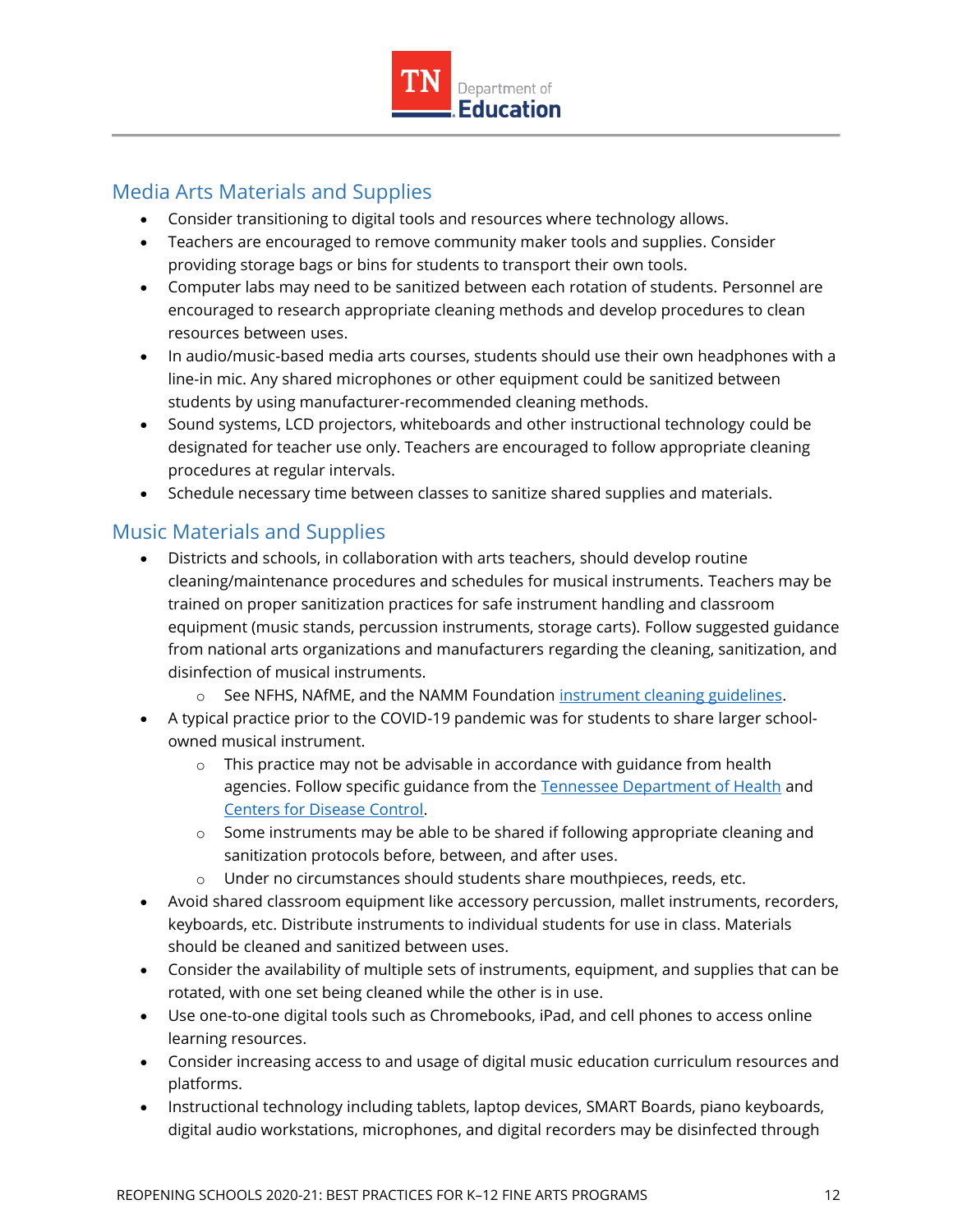

the use of isopropyl alcohol wipes. Research manufacturer-recommended cleaning techniques to avoid damage to surfaces and equipment.

- Sound systems, LCD projectors, whiteboards and other instructional technology could be designated for teacher use only. Teachers are encouraged to follow appropriate cleaning procedures at regular intervals.
- Music stands, electronic pianos, computer keyboards, and other similar equipment could be sanitized between uses.
- Consider utilizing non-teaching personnel and repair vendors to assist with ongoing instrument sanitization and cleaning.
- Consider the following guidelines for recorders and wind instruments:
	- o Do not share mouthpieces, bows, or reeds.
	- $\circ$  Before distribution, instruments could be thoroughly cleaned and sanitized using appropriate cleaning techniques.
	- o Plastic recorders can be washed with warm, soapy water and should be swabbed after each use. Disinfectant solution and alcohol wipes may also be used. Alternatively, many plastic instruments like recorders may be able to be sanitized using dishwashing equipment in the school's kitchen. Educators are encouraged to research the appropriateness and proper cleaning techniques if this method is considered.
	- o Research manufacturer-recommended cleaning techniques to avoid damage to the instrument.
	- $\circ$  Wooden instruments present fewer hygienic issues that may be solved by students washing their hands before and after use for a minimum of twenty seconds.
	- o Mallets with plastic or wooden handles may be sanitized between uses with appropriate cleaning wipes.
	- o Consider providing receptacles for emptying water keys and removing condensation from instruments.
	- $\circ$  Old and discarded reeds can be disposed in the trash and kept out of instrument cases.
- Consider providing non-shared instrument maintenance supplies and accessories or asking students to provide their own, such as valve oil, reeds, rosin, disinfectant spray, etc.
- Maintain an accurate inventory of instruments and sign-out procedures.
- Consider discontinuing the sharing of garments such as marching band uniforms, choir uniforms, etc. Uniforms could be cleaned prior to distribution, between uses, and upon return.
- Consider providing individual copies of sheet music, following applicable copyright guidelines. Additional music stands and folders may be needed in order to adhere to social distancing protocols.
- Schedule necessary time between classes to sanitize shared supplies and materials.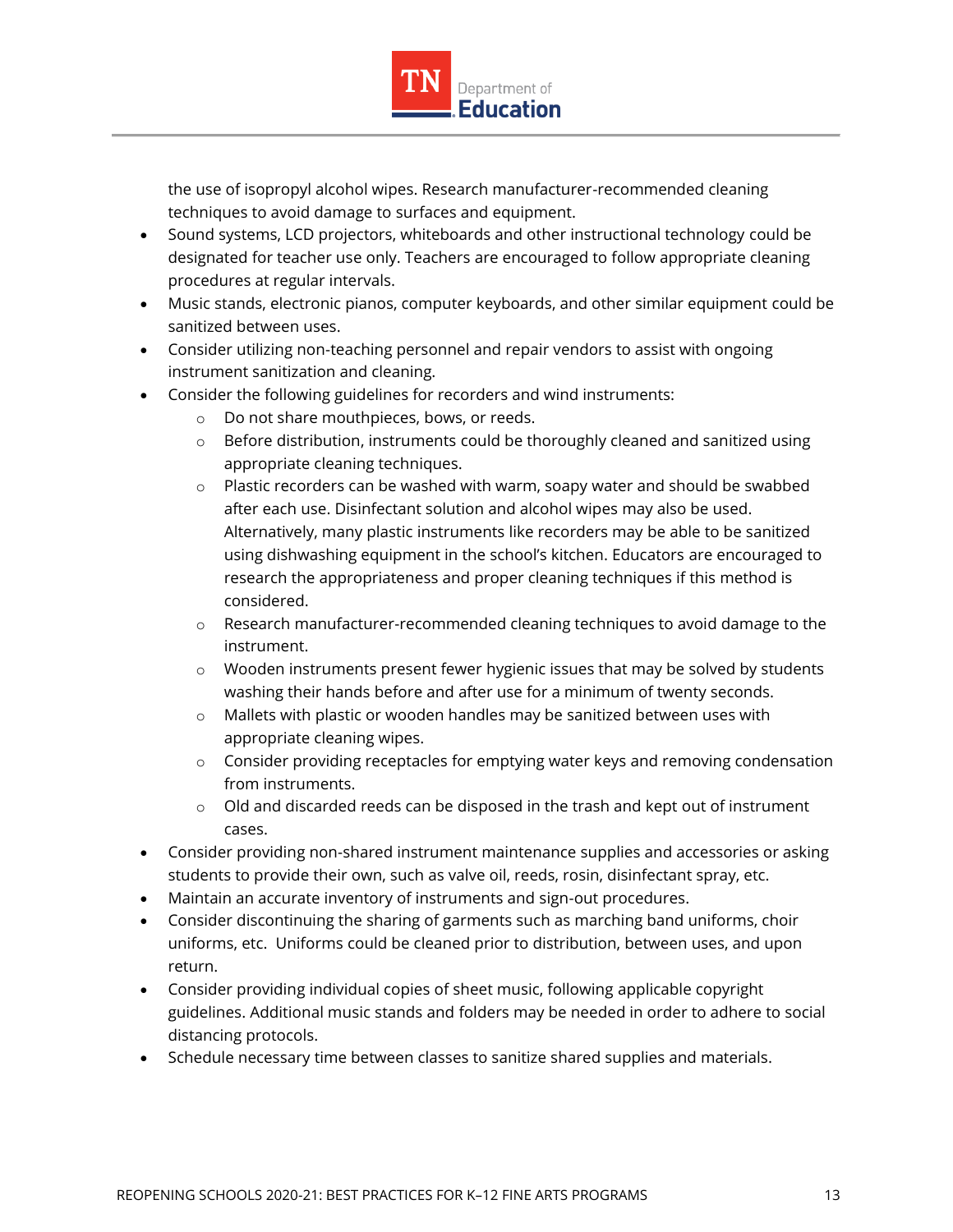

## <span id="page-13-0"></span>Theatre Materials and Supplies

- Consider using digital scripts and materials, following applicable copyright guidelines.
- Consider providing digital access to textbooks, if available.
- Masks can be worn during scene and monologue work to maintain social distancing protocols.
- It is recommended to remove shared materials (classroom materials, props, costumes, make-up, etc.). Consider assigning or providing individual sets of materials for student use or have students provide their own materials.
- If sharing must occur, tools, equipment, and materials could be cleaned and sanitized between uses by using appropriate cleaning methods. Remove all equipment except that which can be cleaned and sanitized.
- Sound systems, LCD projectors, whiteboards and other instructional technology could be designated for teacher use only. Teachers are encouraged to follow appropriate cleaning procedures at regular intervals.
- Schedule necessary time between classes to sanitize shared supplies and materials.

## <span id="page-13-1"></span>Visual Art Materials and Supplies

- It is recommended to remove community supplies. The sharing of art supplies may not be possible and should be limited. Supplies, implements, and tools could be cleaned according to recommended guidelines after and between usages. If shared supplies are necessary, consider using designated bins for clean and used supplies. Community supplies are considered high-touch and frequent cleaning is encouraged.
- Work surfaces could be cleaned and sanitized between uses. Consider cleaning tables and stools throughout the day or between classes, if possible.
- Consider assigning, providing, or having students provide individual art supply kits including high-touch supplies like pencils, erasers, drawing materials, scissors, and brushes which can be used at school or remotely. If individual art supply kits are not possible, consider cleaning protocols for materials that can be cleaned and limiting use for those that cannot.
- Consider structuring lessons with choice-boards that allow students to select a variety of learning experiences based on personal interest as well as aligning to access to available supplies both at school and at home.
- Materials and supplies used for in-person instruction where students may rotate between art stations, if used, should be cleaned and sanitized between uses.
- Consider using alternatives to sculptural materials. Allotments of single-use packaged wet material (e.g. clay, paper mâché, plaster, plasticine clay, etc.) could be provided to students.
- If tools are shared, they should be sanitized and cleaned between uses (brayers, paint brushes, photography tools, scissors, etc.).
- If equipment and tools are shared, (e.g. enlargers, pottery wheels, 3-D printers, etc.) they should be cleaned and sanitized between uses.
- Sound systems, LCD projectors, whiteboards and other instructional technology could be designated for teacher use only. Teachers should follow appropriate cleaning procedures at regular intervals.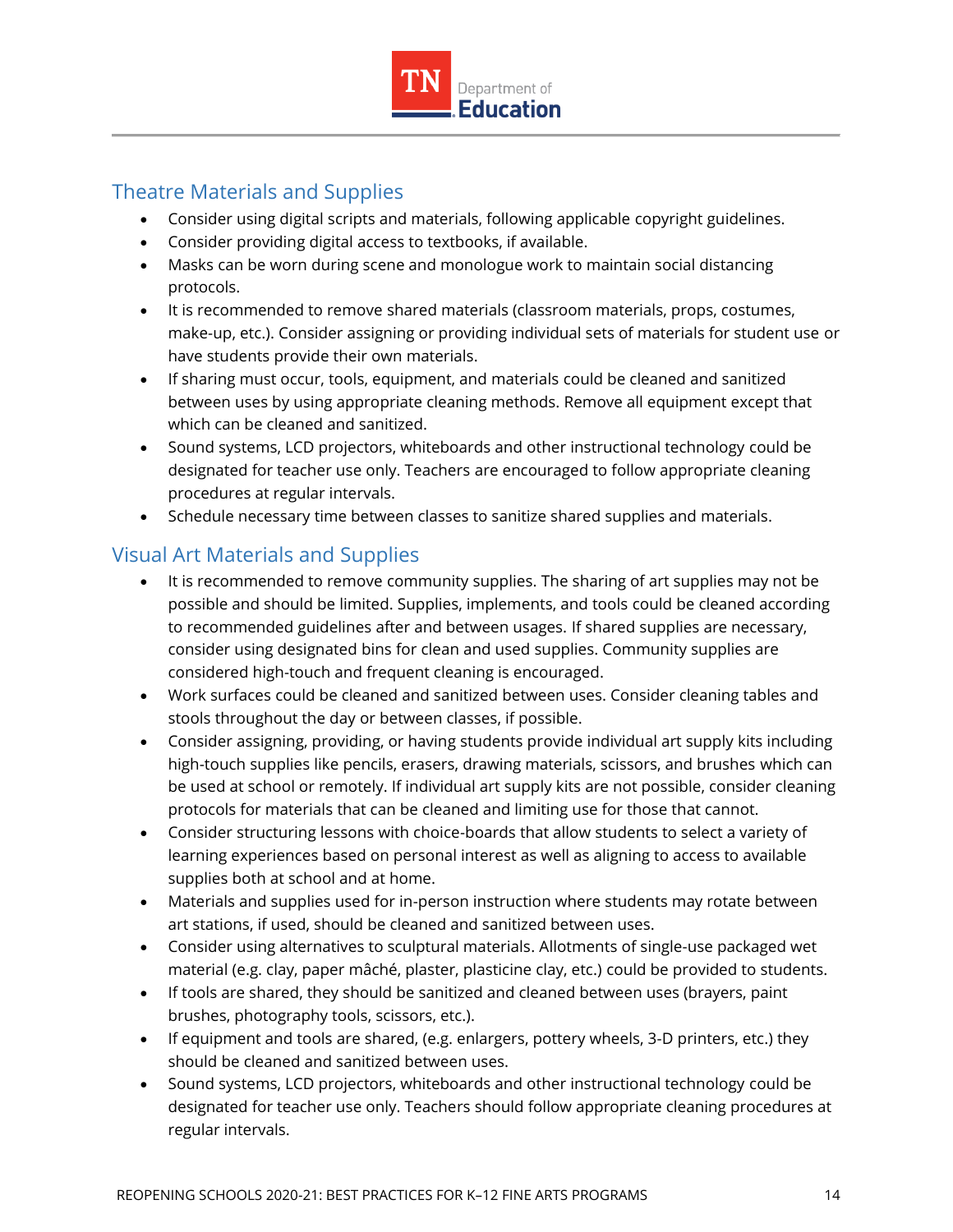

- To ensure the most hygienic environment possible and to maintain the supply of carefully budgeted supplies for all learners, consider allowing only art teachers access to art room supplies and equipment for the purpose of visual art instruction.
- Schedule necessary time between classes to sanitize shared supplies and materials.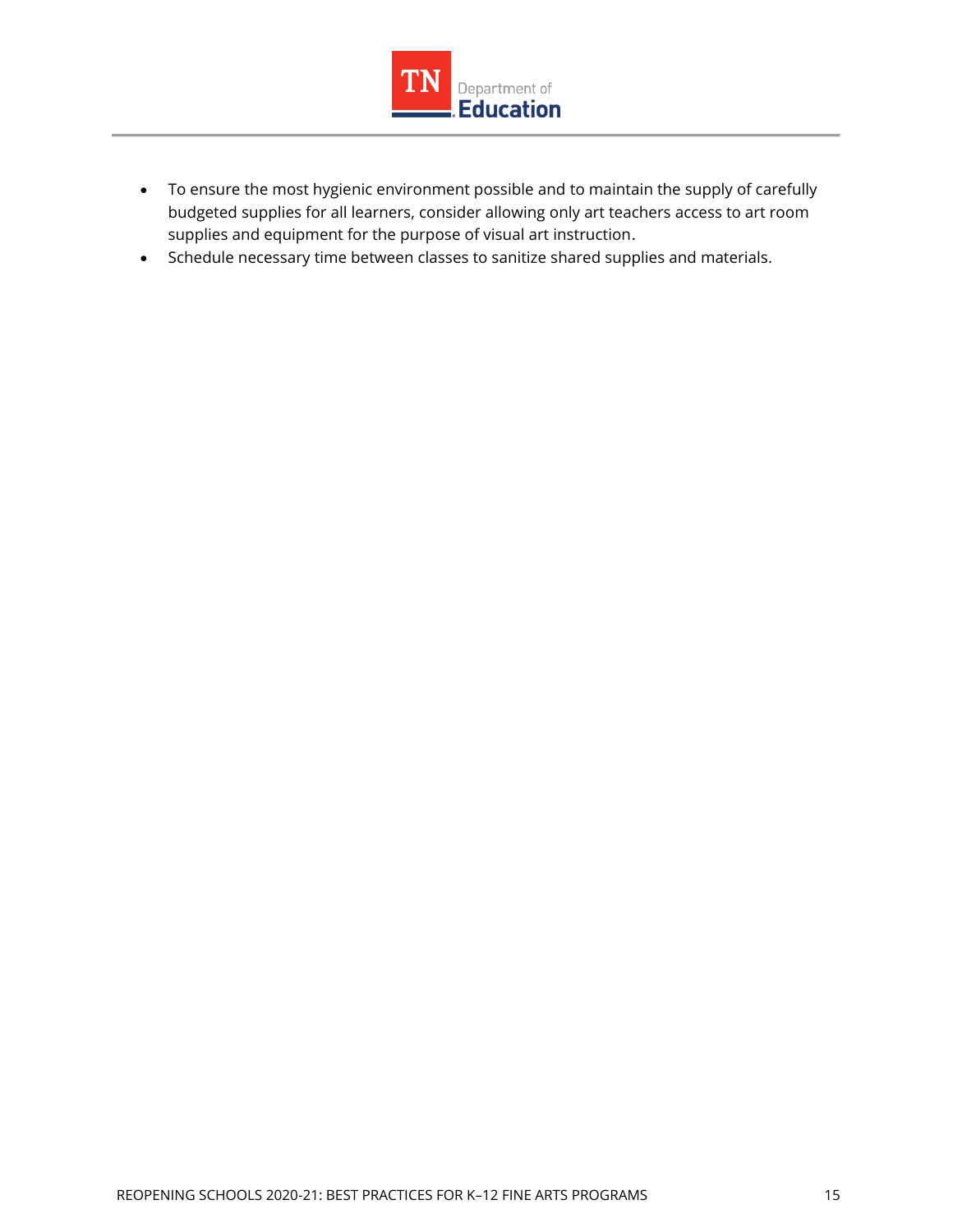

## <span id="page-15-0"></span>**Instructional Delivery**

It is a best practice that all students have access to an equitable delivery of arts education that includes dance, media arts, music, theatre, and visual arts taught by certified professional fine arts educators in partnership with community arts providers. Learning opportunities in the fine arts support students' educational, social, and emotional well-being. Culturally responsive and rigorous instruction in the fine arts are possible whether students are in the classroom or engaging in learning from home.

#### **Arts Educators are encouraged to…**

Design curricular options for face-to-face, remote/virtual and hybrid learning within all four domains of the Tennessee Academic Standards for Fine Arts.

Craft learning experiences that engage students in the artistic process, cultivate creativity, and provide opportunities to document and share personal artmaking with others.

Develop formative and summative assessments that offer flexibility for face-to-face, remote/virtual, and hybrid learning models and provide timely feedback to students.

Prioritize relationship building, social-emotional learning, and well-being with students and families.

## <span id="page-15-1"></span>Reimagining Fine Arts Instruction

The challenges presented by the COVID-19 pandemic and school reopening constraints may shift thinking away from the more "traditional outcomes" of arts education programs (i.e., performances, art galleries, etc.). Work products, course work, engagement, and instructional delivery will likely not look the same during the 2020-21 school year. Students and teachers will experience school in a variety of non-traditional ways, including in-person (with precautions), remote (students and/or teachers out of school buildings, with or without technology supports), virtual (technology-enabled, internet-based engagement), and hybrid (a mix of modalities).

District leaders, school administrators, and arts educators are encouraged to explore innovation in instructional design, delivery, and assessment while prioritizing personal artmaking, creativity, and deep engagement in all domains of the fine arts standards.

*Best practices to consider:* 

- Determine the essential learning outcomes students need during this time.
- When delivering lessons in any format, include clear and concise directions and engaging questions to activate creative thinking and artistic processes.
- Fine arts learning will look differently for a while; it is okay to reimagine the curriculum.
- Make connections to students and personal life experiences to engage creative idea-making.
- Include study of a variety of diverse artists to be culturally responsive.
- Design lessons with all learners in mind, including students in special populations.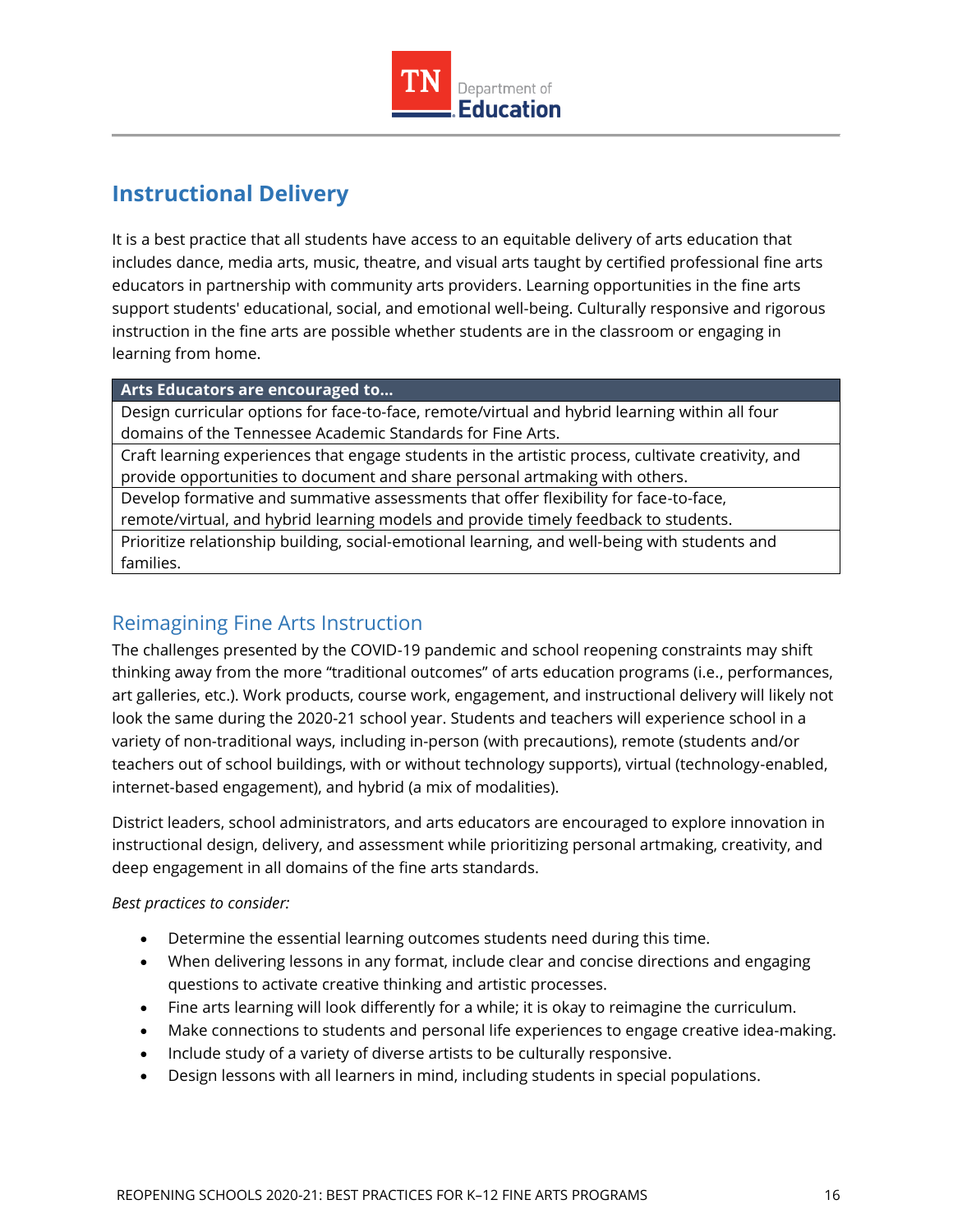

## <span id="page-16-0"></span>Face-to-Face Instructional Models

For successful face-to-face instruction with precautions, school administrators are encouraged to collaborate with fine arts educators to determine ideal class sizes relative to the types of activities experienced in the course, equipment needs for student safety, and reduced number/alternative modes for presentation of student work this academic year.

#### *Best practices to consider:*

- Reimagine group projects so that shared materials and tools can be avoided. Facilitate classroom activities that are non-contact.
- Utilize instructional strategies that do not require students to gather in small spaces (rethink carpet time, gathering around the teacher for demonstrations, etc.).
- Consider substituting small ensemble work for large ensemble work.
- In a situation where a large room is unavailable for large ensemble work, small ensemble work can still take place while other students complete work aligned to non-performancebased [standards](https://www.tn.gov/education/instruction/academic-standards/arts-education.html) (Respond and Connect domains).

## <span id="page-16-1"></span>Remote Instructional Models

For successful remote instruction (students and/or teachers out of school buildings, with or without technology supports) to take place, schools are encouraged to determine a system for the equitable delivery of content to students. These considerations could be based on students' access to devices and internet connectivity at home:

- 1. Digitally: using a web-based application
- 2. In print form: teachers prepare packets that students complete from home. An internal system for creating/copying material and a pick up/return system could be developed and communicated.

#### *Best practices to consider:*

- Consider creating choice-boards so that students may choose learning experiences based on at-home resources.
- Implement flexibility to allow students to take an assignment into another direction and to express their views, interests, and feelings.

## <span id="page-16-2"></span>Virtual Instructional Models

For successful virtual instruction (technology-enabled, internet-based engagement) to take place, district leaders, school administrators, and educators could identify common web tools that will be used by teachers of all content areas (including the fine arts) and ensure equitable training opportunities for all educators.

1. Communication apps: Determine how teachers and school leaders will communicate with students and parents when away from school. Examples are district email, Remind, Class Dojo, and others. Many ensemble-based (chorus, band, theatre, etc.) classes may already utilize these tools.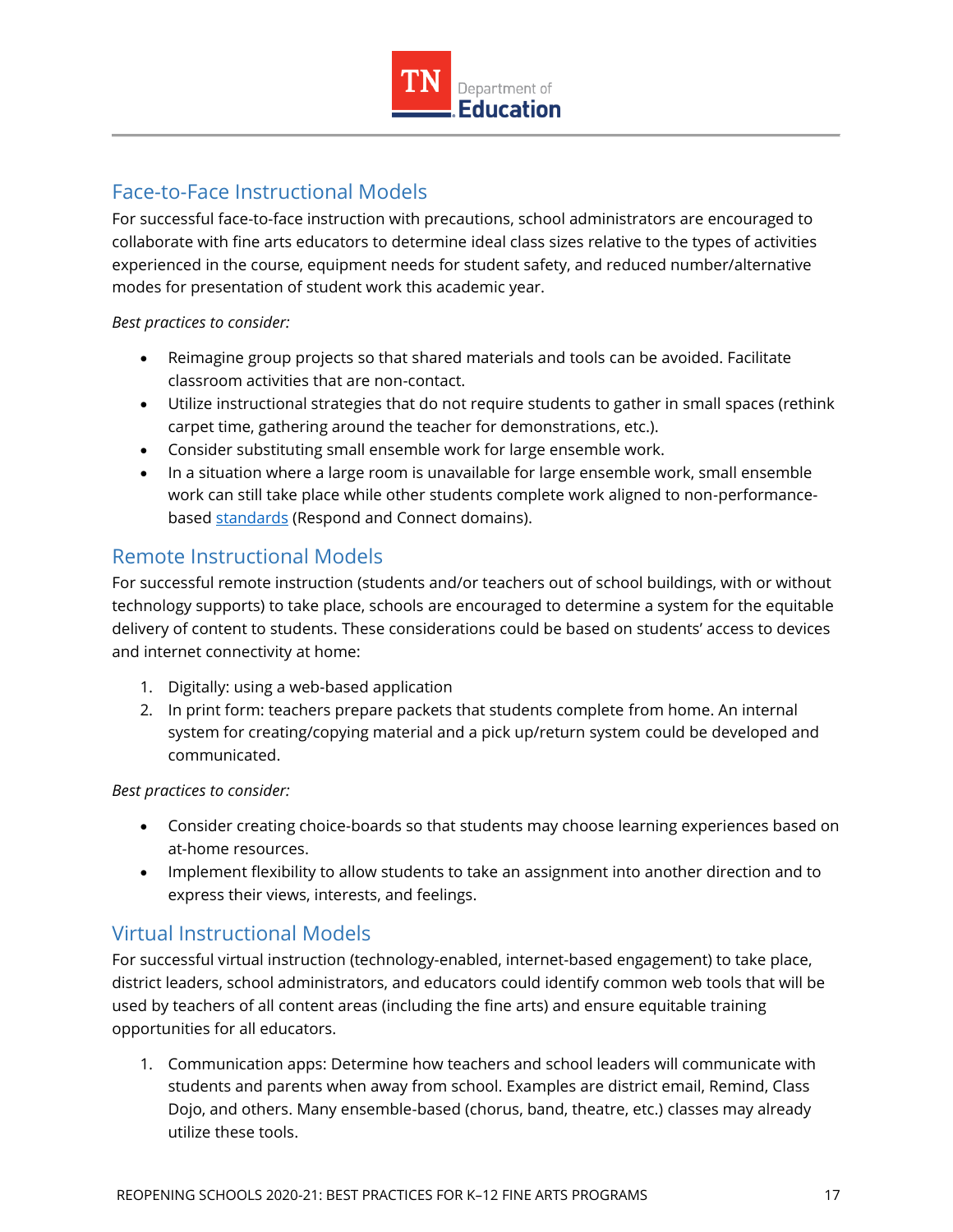

- 2. Platform for instruction: Identify one platform or instruction or learning management system that all teachers (including fine arts educators) will use to deliver content virtually to students.
- 3. Presentation apps: Identify appropriate presentation/interactive learning apps to increase student engagement with virtual learning. Some of these may be better-suited to fine arts subjects. Leaders are encouraged to consult with fine arts educators to determine the best apps and platforms for fine arts courses.
- 4. Conferencing apps: Specify apps and platforms educators may use to conduct synchronous classes ("live" teaching).

#### *Best practices to consider:*

- Divide classes into teams that can meet virtually to work on and complete collaborative assignments.
- Create simple enrichment activities that can be led by parents/guardians at home and provide opportunities to involve the family in the artistic process and learning.

## <span id="page-17-0"></span>Hybrid Instructional Models

For successful hybrid instruction (a mix of modalities), district leaders and school administrators are encouraged to carefully consider the ways fine arts classes differ from other academic subjects. Fine arts educators could proactively plan lessons and units that can flex between modalities to prevent loss of learning and instructional time.

#### *Best practices to consider:*

- Virtual assignments can be created, worked on at home, and performed in individual/small group assessments and/or digital submissions.
- Flipped classroom models where instruction occurs at school and practice occurs at home could be considered. Flipped instruction can include a focus on analysis and response, with students collaborating to evaluate performances recorded at home, developing criteria and subject-specific rubrics.

## <span id="page-17-1"></span>Transitioning Between Instructional Models

Instruction and authentic assessment in the fine arts may require special considerations.

*Questions for leaders, administrators, and educators in determining/changing modalities:*

- How might transitions in instructional models affect the accommodations implemented for fine arts courses in the current model?
- How will students access supplies/materials/equipment to continue participating in the arts?
- In what ways can inequities in access to fine arts courses be mitigated during transitions between instructional models?
- As they serve students across all grade bands, is the instructional load on fine arts educators (sets of standards, number of grade levels, number of students, in-person/hybrid/digital) commensurate with that of teachers of other academic subjects?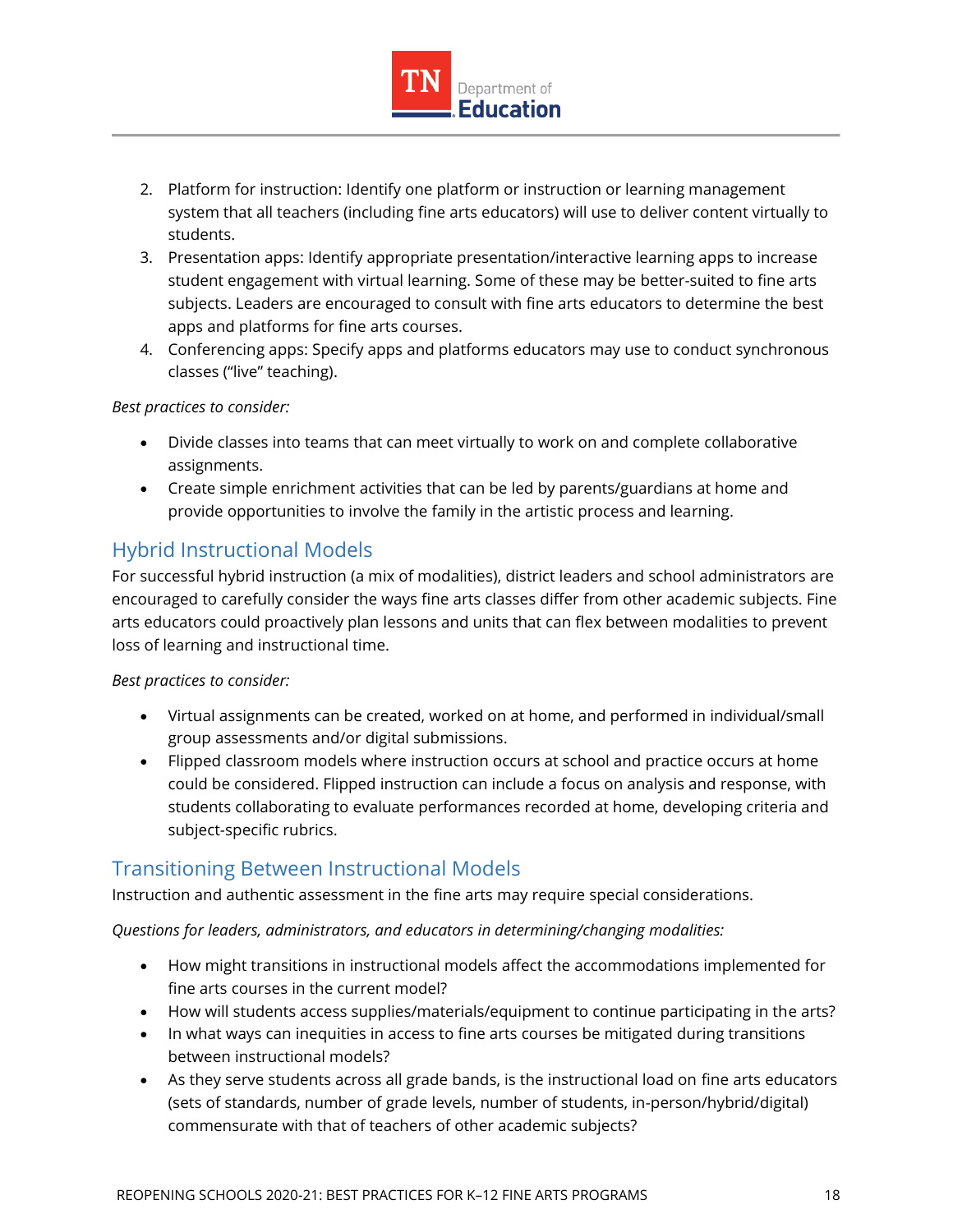

## <span id="page-18-0"></span>Designing Engaging Learning Experiences

District leaders, school administrators, and arts educators are encouraged to explore innovation in instructional design, delivery, and assessment while prioritizing personal artmaking, creativity, and deep engagement in all domains of the fine arts standards. Virtual, remote, or hybrid learning experiences may differ from traditional in-person classes by necessity.

#### *Suggestions for educators:*

- Consider student interest, attention span, and class learning goals when designing instruction aligned to grade-level or course-specific standards.
- Ensure that scheduled virtual engagements balance direct instruction (teacher lecture, instructional video, etc.) with authentic experiences in the art form (creating, practicing, experimenting, etc.), opportunities for peer engagement, and transitions. An in-person class time of 90 minutes may not translate effectively to 90 minutes of a video-conferencing lecture. Educators could provide a commensurate amount of time engaging in the art form through a variety of learning activities.
- Use this opportunity to grow students' skills of analysis, reflection, and critique. Virtual and remote learning lend themselves to "talking/reading about" the fine arts more than "doing/making" in the arts. Teachers may find themselves aligning lessons and instruction to the Respond and Connect foundations of [Tennessee Academic Standards for Fine Arts,](https://www.tn.gov/education/instruction/academic-standards/arts-education.html) rather than Perform (Dance, Theatre, Music) or Create (Visual Art, Media Arts).

## <span id="page-18-1"></span>Whole Child & Well-Being

Whole child competencies are essential to student success in in-person, remote, virtual, or hybrid learning environments in all academic content areas. While social-emotional learning happens authentically in fine arts learning experiences, teachers are encouraged to consider using a variety of available tools and practices to ensure social-emotional learning is embedded during this school year.

#### *Best practices to consider:*

 Create opportunities for social-emotional connection regardless of the instructional model. Social-emotional learning in a virtual fine arts classroom is essential to maintaining student engagement. Some examples of providing additional opportunities for social-emotional connection include making time for break-out rooms, general check-ins, and prioritization of connecting activities.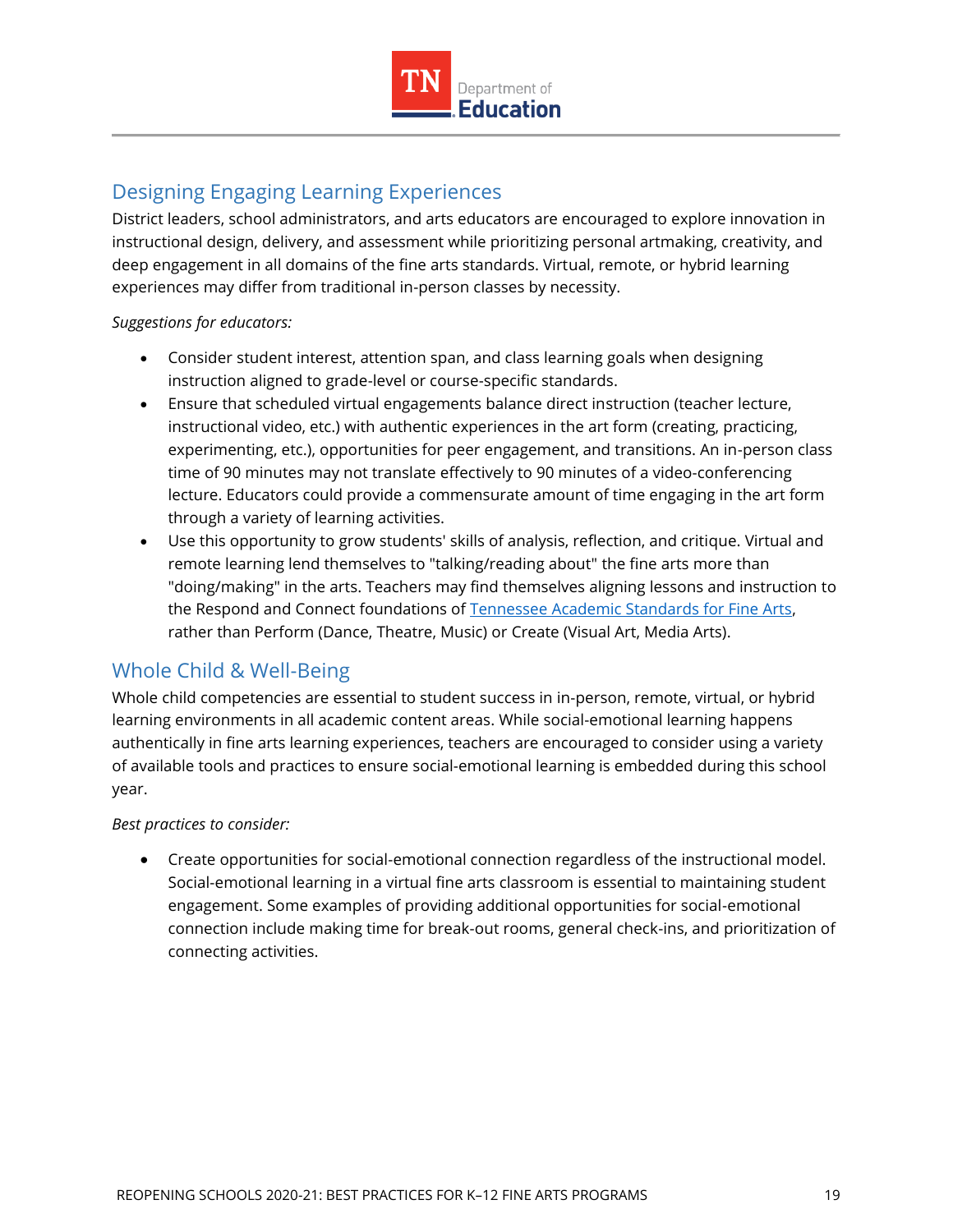

## <span id="page-19-0"></span>**Student and Teacher Movement**

- District leaders, school administrators, and fine arts educators are encouraged to consider the amount of time necessary to complete the cleaning and sanitization of learning spaces. This time is important to consider when ensuring enough instructional time is built into the day.
	- $\circ$  Consider the amount of prep time available to educators between class sessions. Many elementary fine arts teachers indicate schedules prior to the pandemic that required back-to-back class times with little or no time between classes to prep the room or reset equipment. This practice could be avoided in order to ensure the educator has enough time to prepare a safe learning space for each class.
- If schools are equipped with designated fine arts learning spaces, every effort should be made to utilize the learning space as intended and have students transition to and from the dedicated fine arts classrooms, while adhering to social distancing protocols. If fine arts educators must travel to classrooms "on a cart," consider the following:
	- $\circ$  The transition time needed to clean up from the previous class, travel to the next class, and set up in new environment.
	- o Providing mobile technology for the arts teacher use.
	- o Allowing space for drying and storage for artwork in each classroom.
	- $\circ$  Facilitating collaboration between the arts teacher and the classroom teacher for use of the board, instructional technology, etc.
	- o Designing projects that would be most effectively facilitated in a regular classroom.
	- $\circ$  Determine which materials students may be expected to provide and what materials will need to be supplied by the school.
	- o Storing individual sets of watercolors, markers, and other supplies in each classroom to reduce the amount of supplies being transported on the cart.
- Authentic and equitable participation in the arts at all grades and development levels often requires the use of specialized materials, supplies, tools, and safety equipment that may not be accessed in a regular classroom. Additionally, itinerant teachers or teachers restricted to a mobile cart may be unable to safely and effectively provide the full range of experiences for students.
- District leaders, school administrators, and fine arts educators are encouraged to consider the consistency of expectations between schools across the district, especially to facilitate the ease of transition for itinerant fine arts teachers serving more than one school. This includes collaborating to determine the supplies and materials needed to deliver instruction with equity and fidelity.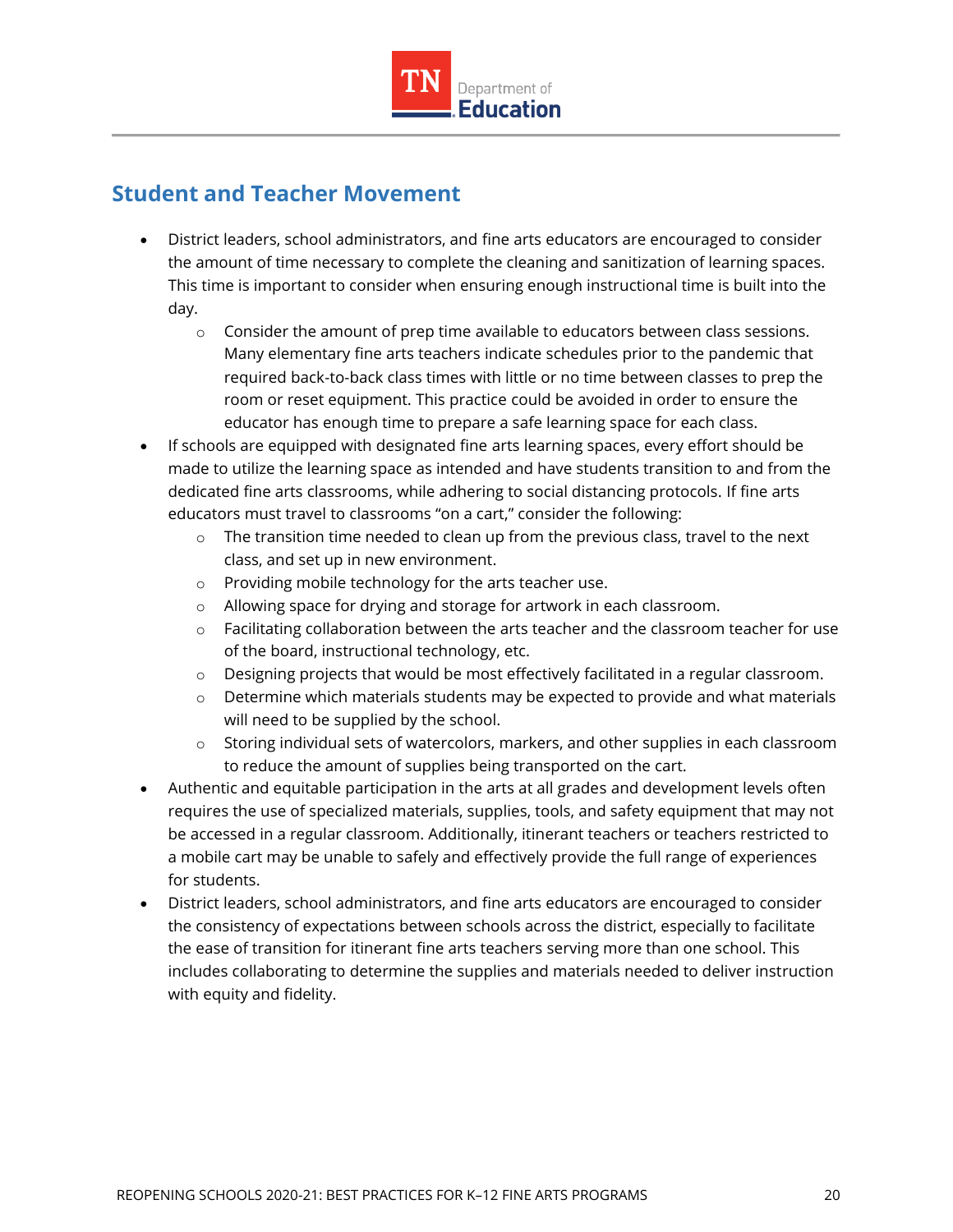

## <span id="page-20-0"></span>**Instructional Time and Frequency**

- As a best practice, students should receive equitable and frequent instruction in the fine arts in order to experience the full depth and breadth of learning required in the Tennessee [Academic Standards for Fine Arts.](https://www.tn.gov/education/instruction/academic-standards/arts-education.html) Not only is class time important, but a regular frequency of class meetings is essential for sequential skill- and knowledge-building.
- Consider alternatives to removing students from fine arts, physical education, exploratory, or other special rotations to facilitate remediation or intervention activities.
- Course scheduling could allow time for cleaning of multi-use surfaces and for the transition of students in and out of instructional and storage spaces.
- When possible, consider providing longer transitions for cleaning arts learning spaces, supplies, and materials between classes. Additional strategies include incorporating cleaning time into the instructional time, rotating teams of students to help clean, provided training of appropriate cleaning techniques has occurred and proper supervision is available.
- Large ensembles (instrumental and vocal music courses are excluded from class size requirements) that historically meet in a single class period may need to be divided into multiple periods. Such divisions could be determined by instrument, ensemble size, voicings, development level, and limitations of arts learning spaces as determined by the fine arts educator.
- Programs such as after-school ensembles and class piano or guitar can be held virtually or in a hybrid setting in smaller groups while maintaining social distancing protocols. Schedules may need to be adjusted to ensure equity.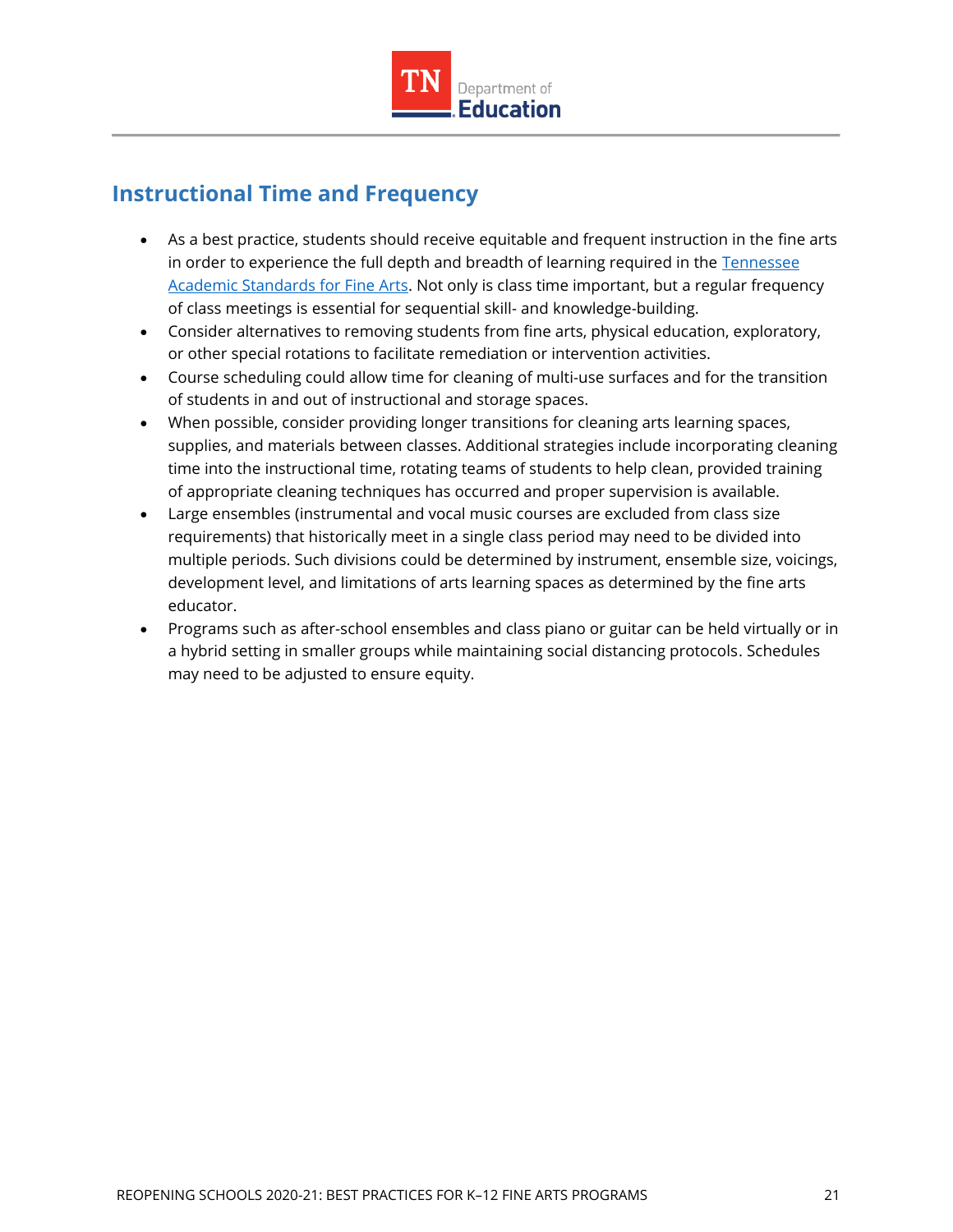

## <span id="page-21-0"></span>**Program Sustainability**

## <span id="page-21-1"></span>Performances, and Events

Traditional outcomes like public performances, plays, dance concerts, recitals, art galleries, and maker showcases may not be advisable during part or all of the 2020-21 school year.

District leaders, school administrators, and arts educators are encouraged to explore innovative and non-traditional methods of showcasing student work and engaging students, families, and the community within the artistic process.

Examples include, but are not limited to:

- Photograph/digitize all artwork created throughout the year, encourage students to create digital slideshows of personal and class work, and develop non-traditional methods to engage students, families, and the community in online or virtual exhibitions.
- If the district/school is operating in a face-to-face model, have students curate exhibitions for display on school walls (while practicing social distancing protocols).
- Host a display at the district office, city hall, public library or other community space without an opening or closing reception.
- Share information with students, families, and the community about the precautions implemented by the school and fine arts programs.
- Use a common district location for the staging of performances. If an audience is unable to attend due to restrictions on large gatherings, a large gym or auditorium may serve as a location for the live streaming or recording of music performances.
- Virtual and/or live streamed performances. Choose plays (reader's theatre style) or musicals (concert style) where students can maintain social distancing protocols and perform with limited or no audience that is broadcast via livestream or taped for viewing on various platforms.
- Outdoor concerts and performances may be an option for small groups in areas where outdoor amphitheaters or performance spaces exist. Performances can be live streamed and social distancing protocols implemented for in-person attendees.

#### <span id="page-21-2"></span>Learning Experiences

- Employ virtual field trips until it is safe to travel. Be mindful of the appropriateness of some artwork in galleries for younger students.
- Collaborate with local artists and agencies to design virtual artist residencies or artist talks to provide students with extra-curricular experiences. Consider exploring opportunities to seek additional collaborative experiences across artistic disciplines and connections with other content areas.

#### <span id="page-21-3"></span>Recruiting and Retention

 Many middle school and high school arts programs (instrumental and choral music, theatre, etc.) engage in recruitment activities (informational meetings, instrument placement, and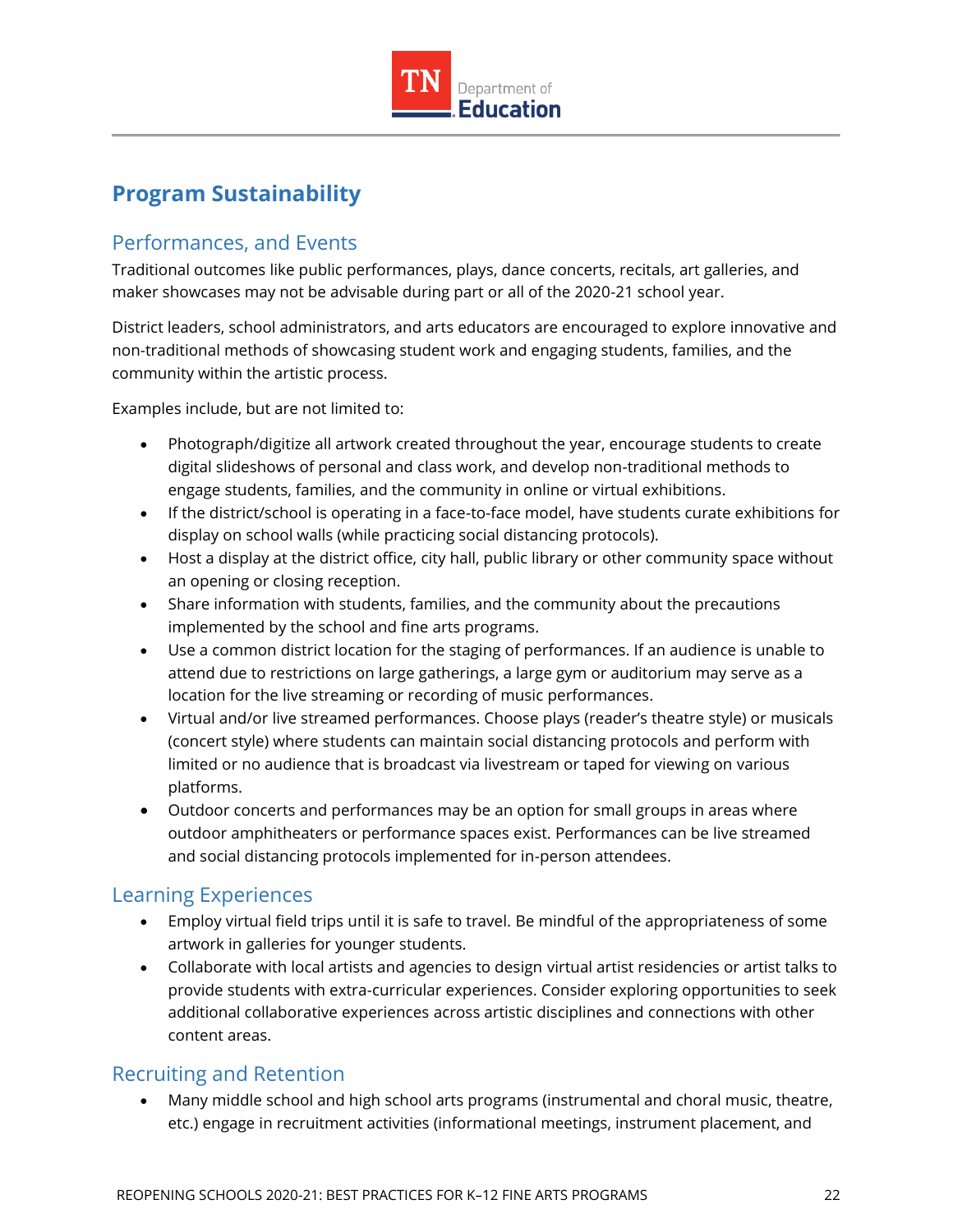

other events) with feeder schools during the spring. Because of the school closures during the 2019-20 school year, many of these activities may not have been able to take place in person. Educators and administrators are encouraged to collaborate to determine solutions since these activities did not occur as usual and course enrollments may be down.

- $\circ$  Consider having educators work with school administrators and counselors for access to contact information to facilitate communication with families.
- $\circ$  Consider shifting recruitment activities to the summer or start of the school year.
- $\circ$  Consider the use of virtual recruitment practices such as videos, virtual parent meetings, collecting information via virtual forms, etc.
- $\circ$  Consider purchasing or developing materials to allow virtual instrument tryouts.
- Changes in recruitment practices may delay registration, scheduling, and class rostering for the 2020-21 school year. Flexibility with the recruiting process, including scheduling and course rostering, is encouraged to ensure all students have the opportunity to access and participate in robust arts education experiences.
- District leaders, school administrators and arts teachers are encouraged to collaborate to work towards vertical alignment of arts instructional modalities and scheduling between elementary, middle, and high school programs to ensure continuity of a sequential standards-based instruction in the arts discipline beginning with early learning and elementary arts experiences through advanced high school study.

#### <span id="page-22-0"></span>Professional Development

- Consider what types of content-specific professional learning would be most beneficial to support the continued development of fine arts teachers in the district. District leaders are encouraged to survey fine arts teachers to assess professional learning needs and provide flexibility and variety for teachers to engage in professional learning that is either targeted to all fine arts teachers or to specific content-areas within the fine arts (dance, media arts, music, theatre, and visual arts).
	- o Examples of fine arts professional development focus areas include but are not limited to: standards, developing and using assessment in the arts, virtual and distance learning in the arts, classroom management, methods and pedagogy, crosscurricular connections, whole child/child well-being and the arts, culturally responsive teaching, anti-bias and anti-racism training, curriculum/lesson-planning, fine arts portfolio implementation, resource-related skills (technology, software, etc.), administration of fine arts programs, supporting the needs of special populations, etc.
- District leaders and school administrators are encouraged to establish and maintain recurring professional learning communities (PLCs) for fine arts teachers, offering opportunities for fine arts teachers to collaborate across arts disciplines, break out into content-specific focus groups, and support opportunities for vertical planning between grade-bands.
- In the event the district is unable to provide content-specific professional learning for fine arts teachers, district leaders and school administrators are encouraged to consider how the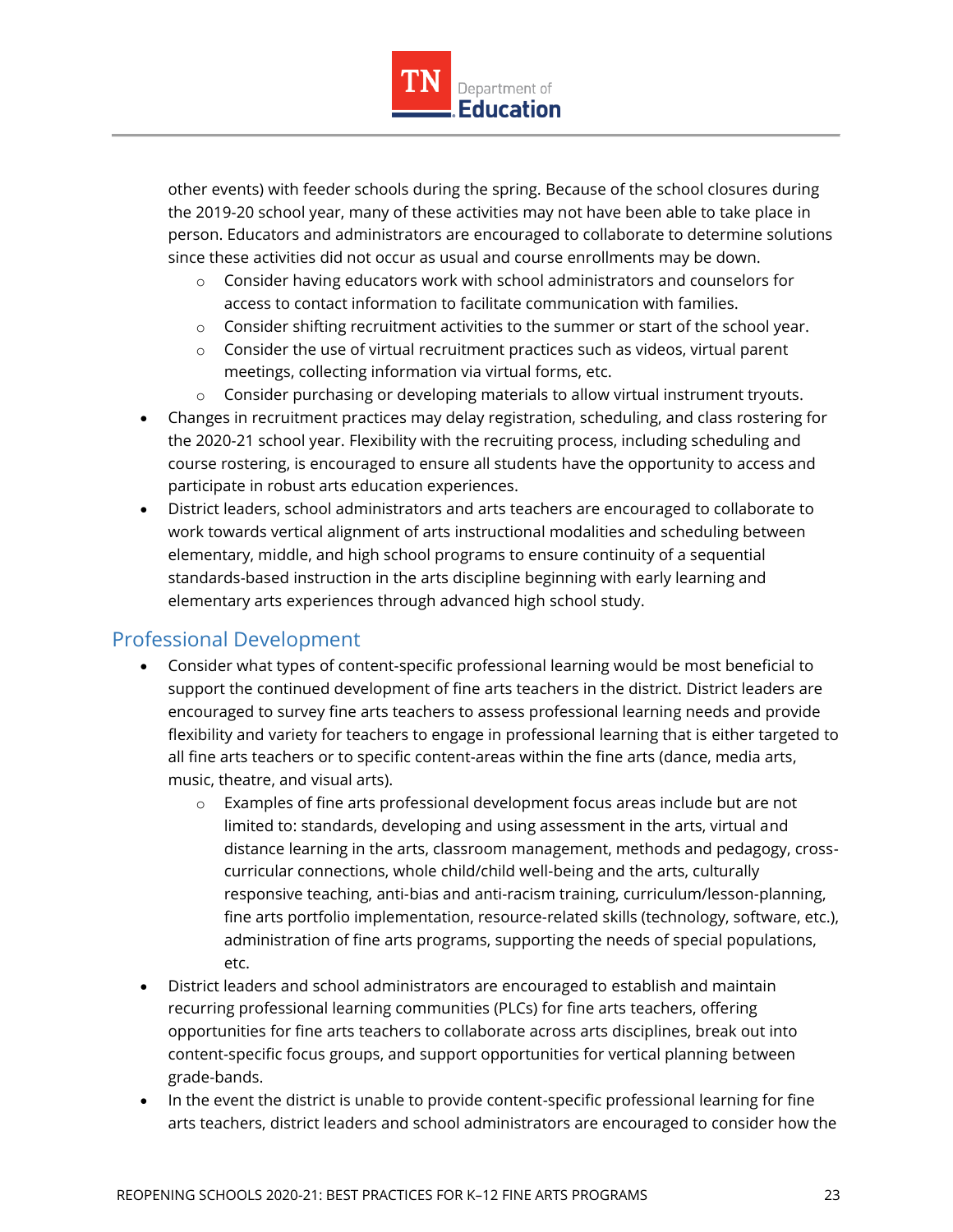

district might leverage partnerships (i.e. through a consortium of districts) with nearby districts or organizations to either provide in-house professional learning experiences for teachers from multiple districts or provide flexibility for teachers to engage in professional learning externally with other districts or external partners.

 Teachers may need guidance and training in order to implement virtual teaching and learning platforms

## <span id="page-23-0"></span>Other Considerations

- Many fine arts programs rely on fundraising efforts to support providing high-quality arts learning opportunities to students. District leaders, school administrators, and fine arts educators are encouraged to explore innovative options for fundraising while adhering to school financial laws, policies, and regulations.
- District leaders, school administrators, and fine arts educators should consult with the local school board attorney for specific legal advice regarding questions about copyright. Educators are encouraged to look to creative commons-licensed and public domain materials, as needed.
- School personnel may need to review applicable student and parent waivers for online materials and media when designing instruction and assessments in the arts, as well as implementing online or virtual exhibitions of student artwork.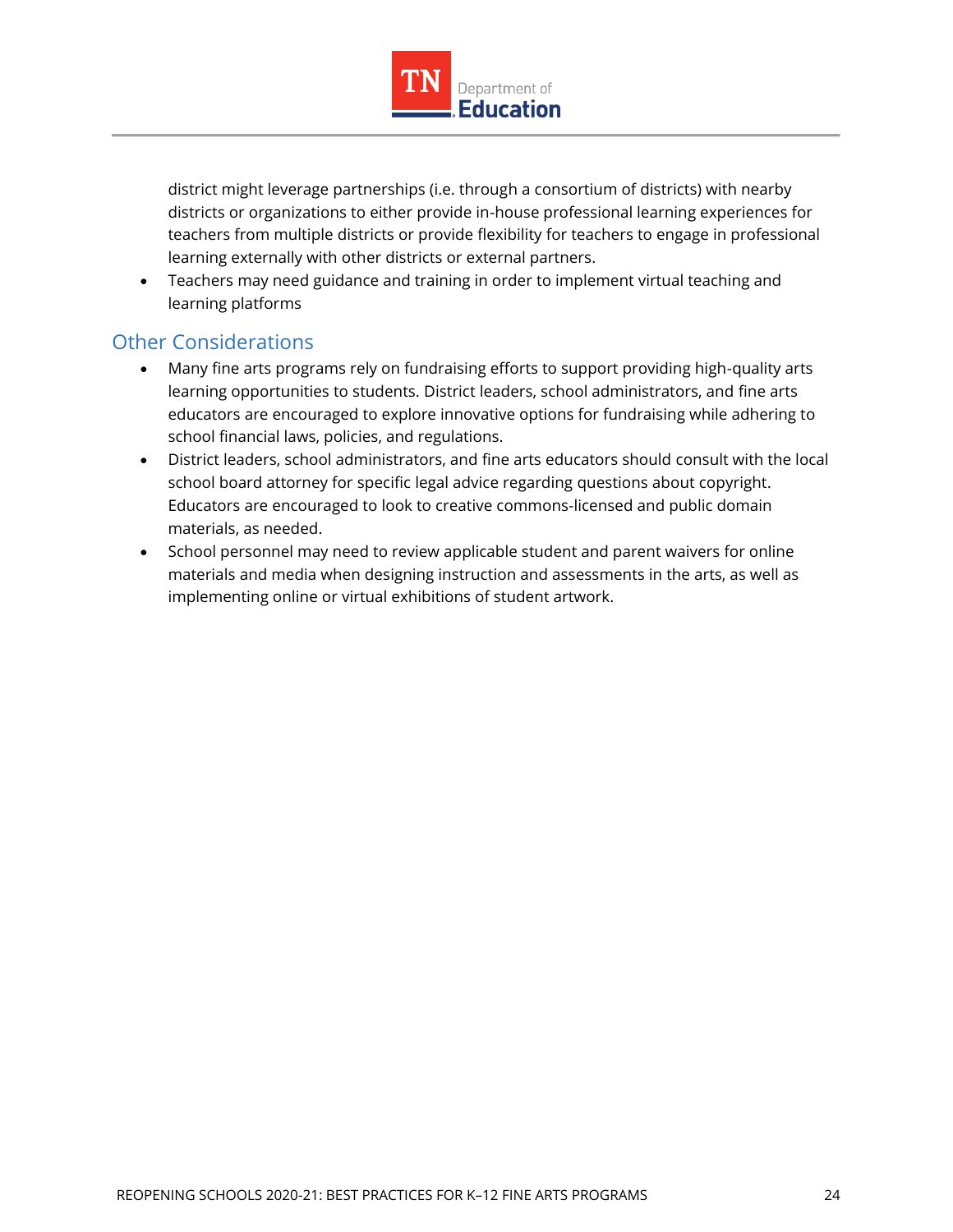

## <span id="page-24-0"></span>**Appendix A: Performing Arts Research**

There are several ongoing and concurrent studies to research the distribution of respiratory aerosol generated in performing arts activities and to provide recommendations to mitigate the risks associated with the activities. Below is an overview of two performing arts studies.

### <span id="page-24-1"></span>Performing Arts Aerosol Study

#### *Updated July 20, 2020*

An international coalition of arts and education organizations, organized by the National Federation [of High Schools](https://www.nfhs.org/) and the [College Band Director's National Association](https://www.cbdna.org/), has commissioned the [Performing Arts](https://www.nfhs.org/articles/unprecedented-international-coalition-led-by-performing-arts-organizations-to-commission-covid-19-study/) Aerosol Study, led by scientists from the University of Colorado-Boulder and the University of Maryland.

#### **About the Study**

The study focuses on the distribution of respiratory aerosol generated while playing wind instruments, singing, acting, speaking, dancing, and in a simulated aerobic activity, which may potentially contain virus. The study has not used a live virus and therefore cannot be used to determine specific infection rates. However, the study is based on previous research that shows the virus which causes COVID-19 can travel in respiratory aerosol. This study is designed to identify performing arts activities that generate respiratory aerosol including volume, direction, density, and mitigation strategies.

#### **Preliminary Recommendations Based on Initial Testing Results**

As of the date of publication for this guidance document, the coalition has released a series of preliminary recommendations based on the initial testing results. These results are preliminary and will be further defined as the study continues. The study is in the early stages of a comprehensive six-month study and results may change over time. The preliminary results are provided to assist in the safer return to performing arts activities.

#### *Preliminary Mitigation Recommendations*

- Wind instruments produce aerosol, which vary by instrument as well as intensity. Trends discovered include:
	- o Woodwind instruments have aerosol coming from the keyholes and bells.
	- o Brass instruments have aerosols coming from the bells.
- At this time, it appears aerosol emission is reduced if musicians wear surgical-style masks with a slit for mouthpieces and use bell covers. Flute players can put the headjoint between their mouth and mask and use a "flute sock" to cover the foot.
- Singers produce aerosol, which vary with consonants, vowels, and intensity.
- At this time, it appears aerosol emission is reduced if singers wear surgical-style masks.
- Face shields are only effective at close range to stop large droplets; they do not prevent aerosol from being inhaled or released, so it is recommended a mask is also worn.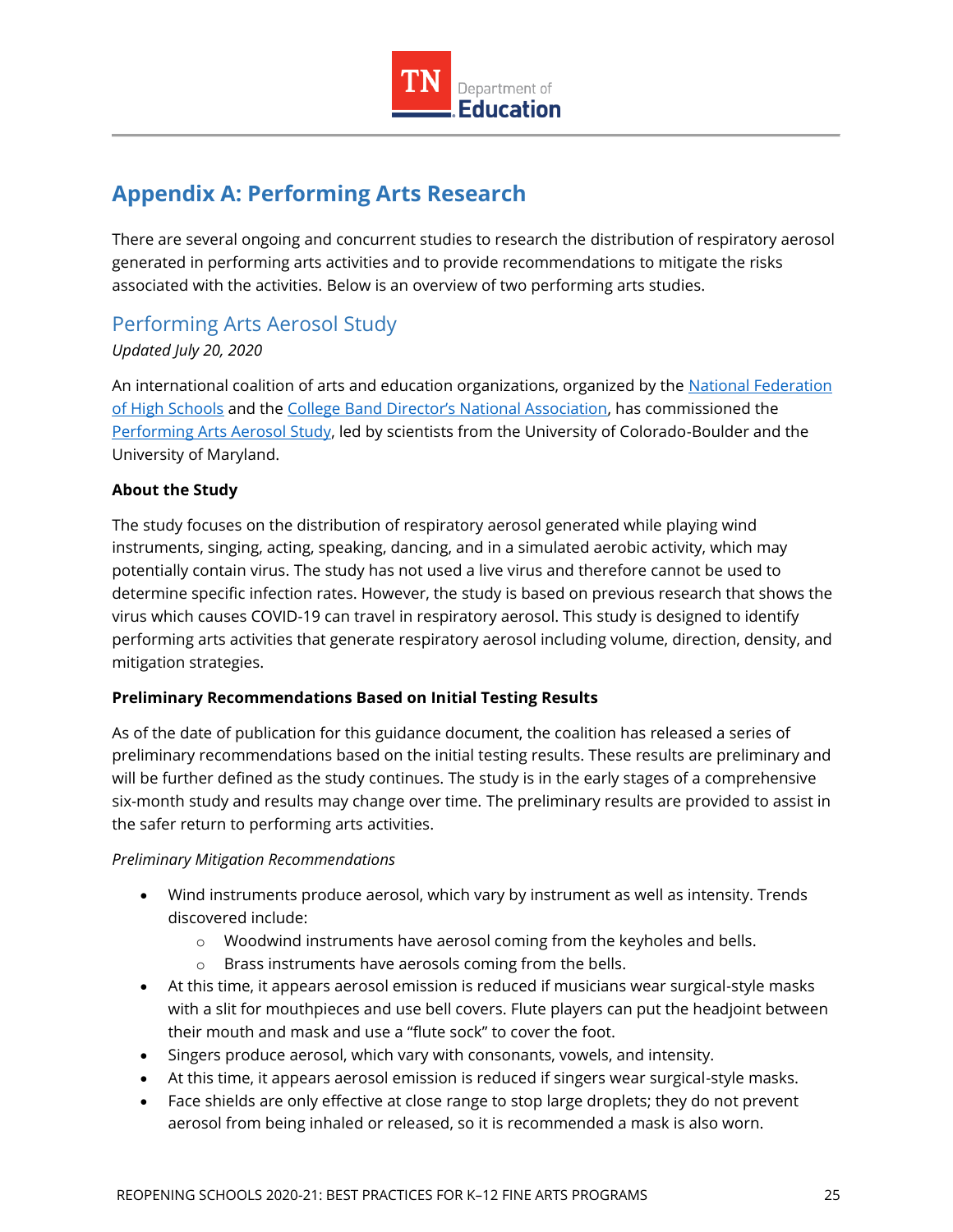

- Plexiglass partitions or barriers between musicians are not recommended because the room HVAC system cannot properly exchange the air as designed. "Dead zones," or areas where aerosol can build up, are a concern.
- Rehearsal space recommendations include (in order of preference):
	- o Outdoor rehearsals using individual mitigation techniques;
	- $\circ$  Outdoor gazebo-style tents with open sides and a high-pitched ceiling, in addition to individual mitigation techniques;
	- $\circ$  Indoor rehearsals with elevated outdoor air exchange rate from the HVAC system (or indoor rehearsals with typical outdoor air exchange rate from the HVAC system plus recirculation air through MERV 13 filters or addition of appropriately sized HEPA air purifiers), in addition to individual mitigation techniques;
	- $\circ$  Indoor rehearsals with outdoor air exchange rate from open windows supplemented with appropriately sized HEPA air purifiers when airflow is reduced under certain outdoor wind conditions.

#### *General Procedure Recommendations*

- Masks should be worn at all times
- Observe the CDC guidelines or social distancing (6x6 feet, with 9x6 feet for trombone players)
- Indoor rehearsals should last for thirty minutes followed by clearing the room for twenty minutes for the HVAC system to exchange the air indoors with outside air

Please refer to the Association for Heating, Ventilating and Air-Conditioning Engineers (ASHRAE) [guidance on ventilation](https://www.ashrae.org/technical-resources/resources) during COVID-19.

For more information and for updates about the study, additional findings, and recommended mitigation strategies, refer to the [NFHS Performing Arts Aerosol Study webpage.](https://www.nfhs.org/articles/unprecedented-international-coalition-led-by-performing-arts-organizations-to-commission-covid-19-study/)

## <span id="page-25-0"></span>Reducing Bioaerosol Emissions and Exposures in the Performing Arts

A multidisciplinary team of researchers from Colorado State University are conducting the Reducing [Bioaerosol Emissions and Exposures in the Performing Arts Study: A Scientific Roadmap for a Safe](https://smtd.colostate.edu/reducing-bioaerosol-emissions-and-exposures-in-the-performing-arts/)  [Return from COVID-19.](https://smtd.colostate.edu/reducing-bioaerosol-emissions-and-exposures-in-the-performing-arts/) The study aims to quantify the problems and identify mitigating strategies to reduce infectious spread. To learn more about this study, read the white paper linked [here.](https://smtd.colostate.edu/wp-content/uploads/sites/34/2020/05/CSU-Performing-Arts-Aerosol-Study-v3.pdf)

#### **About the Study**

The goal of the Colorado State University study is to reduce the risk of human exposure and coinfection to COVID-19 by answering the following questions:

- 1. What is the rate (and size) of bioaerosol emitted by performers of varying age and gender when engaging in music, voice, and dance?
- 2. How effective are active and passive control measures at reducing bioaerosol emissions and exposures?
- 3. Can the risks of co-exposure be reduced to acceptable levels using these active and passive controls?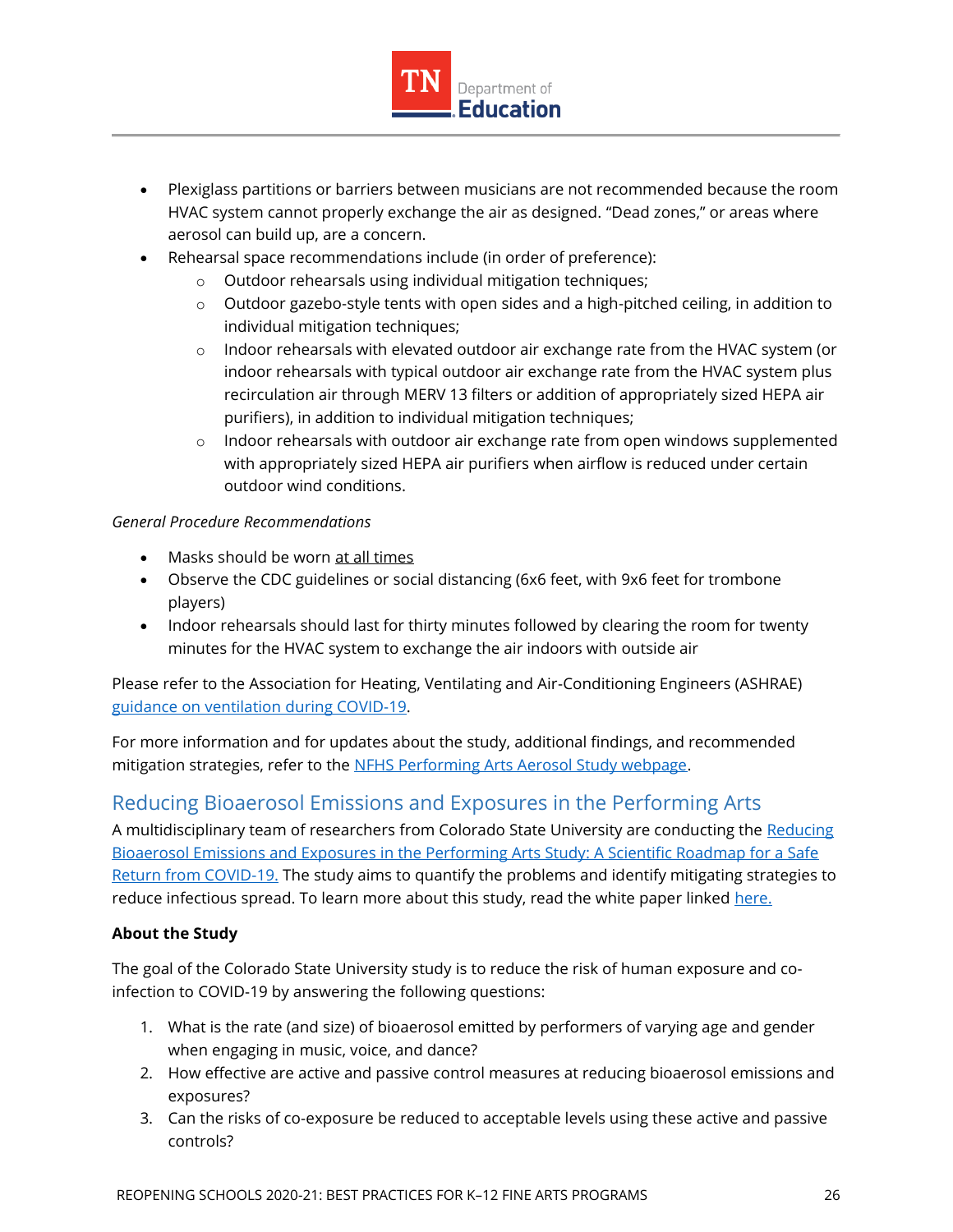

## <span id="page-26-0"></span>**Appendix B: Suggested Resources**

The following suggested resources link to a variety of state- and national-level arts and education organizations and provide specialized, discipline-specific guidance, suggestions, and planning considerations in the fine arts.

**Note: Reference to any resource, organization, activity, product, or service does not constitute or imply endorsement by the Tennessee Department of Education.**

#### <span id="page-26-1"></span>General Resources

- Tennessee Department of Education | [Link](https://www.tn.gov/education)
	- o [Reopening Guidance](https://www.tn.gov/education/health-and-safety/update-on-coronavirus/reopening-guidance.html)
	- o [Tennessee Academic Standards for Fine Arts](https://www.tn.gov/education/instruction/academic-standards/arts-education.html)
	- o [State of the Arts/Fine Arts](https://www.tn.gov/education/state-of-the-arts--sota-.html)
- State Education Agency Directors of Arts Education | [Link](https://www.seadae.org/)
	- o [Arts Education is Essential Statement from Arts and Education Organizations](https://nafme.org/wp-content/files/2020/05/Arts_Education_Is_Essential-unified-statement-2.pdf)
- $\bullet$  Americans for the Arts  $|\text{Link}|$
- Tennessee Arts Commission | [Link](https://tnartscommission.org/)
- ArtsEd Tennessee | [Link](http://artsedtn.org/)
- ArtsEd New Jersey | [Link](https://www.artsednj.org/)
	- o [September Ready Fall 2020 Guidance for Arts Education](https://www.artsednj.org/arts-ed-nj-issues-september-ready-fall-2020-guidance-for-arts-education/) (extensive guidance for fine arts education programs with helpful considerations applicable beyond New Jersey)
- National Federation of High Schools | [Link](https://www.nfhs.org/articles/unprecedented-international-coalition-led-by-performing-arts-organizations-to-commission-covid-19-study/)
	- o [Performing Arts Aerosol Study](https://www.nfhs.org/articles/unprecedented-international-coalition-led-by-performing-arts-organizations-to-commission-covid-19-study/)

#### <span id="page-26-2"></span>Health Resources

- Tennessee Department of Health | [Link](https://www.tn.gov/health/cedep/ncov/educational-orgs.html)
	- o [TDH COVID-19 Resources for Educational Organizations](https://www.tn.gov/health/cedep/ncov/educational-orgs.html)
	- o [TDH Recommendations for the Management of COVID-19 in Schools](https://www.tn.gov/content/dam/tn/health/documents/cedep/novel-coronavirus/School_Recommendations.pdf)
- Centers for Disease Control and Prevention | [Link](https://www.cdc.gov/)
	- o [Interim Guidance for Administrators of US K-12 Schools and Child Care Programs](https://www.cdc.gov/coronavirus/2019-ncov/community/schools-childcare/guidance-for-schools.html?CDC_AA_refVal=https%3A%2F%2Fwww.cdc.gov%2Fcoronavirus%2F2019-ncov%2Fspecific-groups%2Fguidance-for-schools.html)
- American Academy of Pediatrics | [Link](https://www.aap.org/en-us/Pages/Default.aspx)
	- o [COVID-19 Planning Considerations: Guidance for School Re-Entry](https://services.aap.org/en/pages/2019-novel-coronavirus-covid-19-infections/clinical-guidance/covid-19-planning-considerations-return-to-in-person-education-in-schools/)

#### <span id="page-26-3"></span>Dance Resources

- National Dance Education Organization [| Link](https://www.ndeo.org/)
	- o [Link to COVID-19/Reopening Resources](https://www.ndeo.org/content.aspx?page_id=22&club_id=893257&module_id=395469)
	- o [Teaching Dance in Fall 2020](https://s3.amazonaws.com/ClubExpressClubFiles/893257/documents/Teaching_Dance_in_Fall_2020_-_Final_7-1-20_388045246.pdf?AWSAccessKeyId=AKIA6MYUE6DNNNCCDT4J&Expires=1595272115&response-content-disposition=inline%3B%20filename%3DTeaching_Dance_in_Fall_2020_-_Final_7-1-20.pdf&Signature=HoK0HLflKef6SWFDP4m%2BI4coZWE%3D)
- DanceUSA | [Link](https://www.danceusa.org/resources-preparing-potential-impact-coronavirus)
	- o [Link to COVID-19/Reopening Resources](https://www.danceusa.org/resources-preparing-potential-impact-coronavirus)